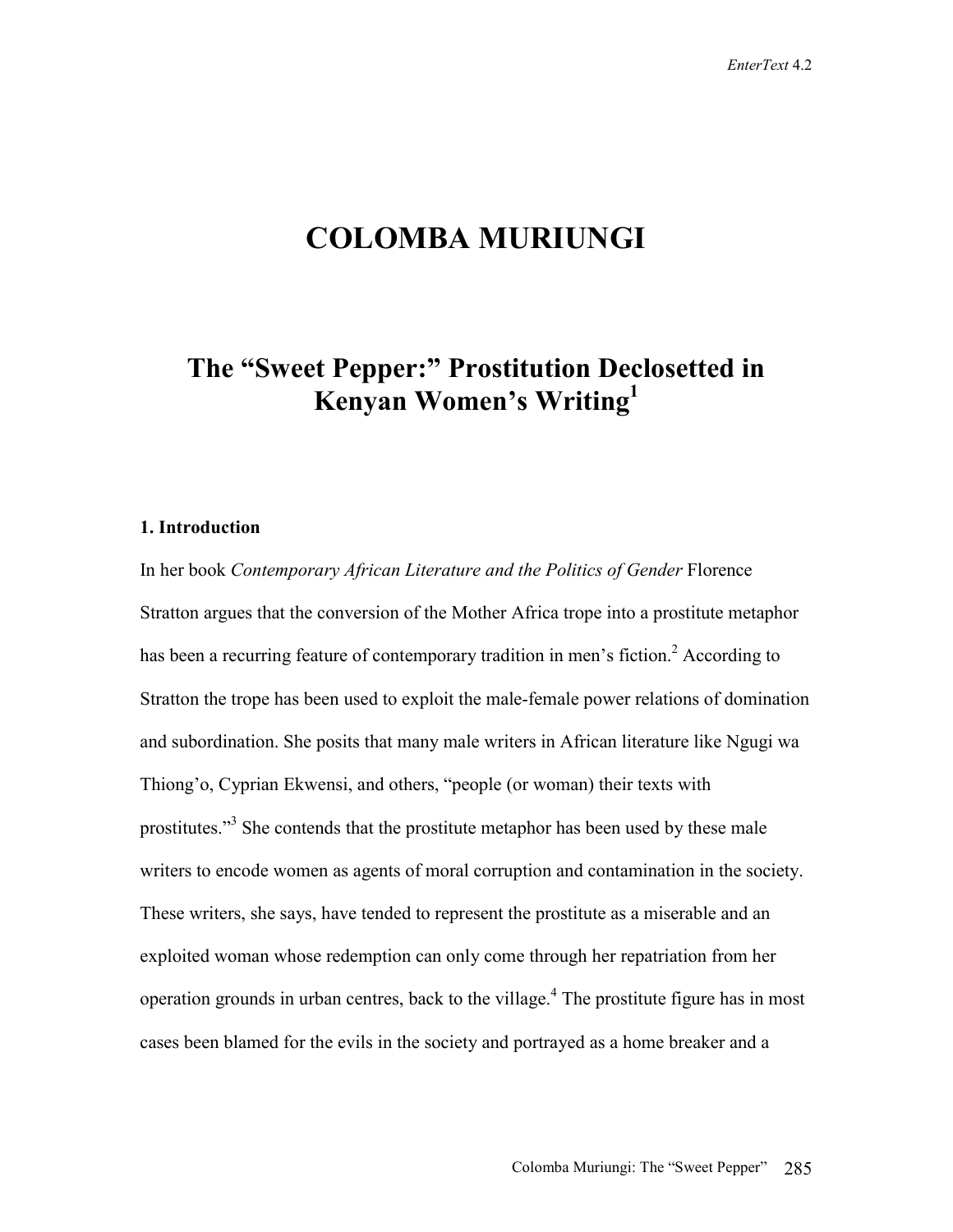carrier of diseases. Prostitution is thus viewed as an "intolerable social evil that brings moral and physical disaster to all concerned".<sup>5</sup>

This paper discusses Oludhe Macgoye's *Victoria and Murder in Majengo* and Genga-Idowu's *Lady in Chains*, both published in 1993, with the aim of examining how the two Kenyan women writers subvert the notion of the prostitute as a home breaker, an undesirable character or a morally degenerate person as mentioned above. We pay attention to how Macgoye and Genga-Idowu conceal or camouflage the activities of the prostitute while at the same time trying to project prostitution as a career and as a productive economic activity like any other. This camouflage becomes clear in the way the two writers manipulate language by making use of euphemism to refer to sexual episodes in the novels, or by the way prostitutes' activities are implied, rather than an overt description. We argue that this camouflage gives prostitution a human face and revises the portrayal of the prostitute as it is cast in writings by other artists in Kenya, especially the male writers. We examine three main aspects of style that aid in understanding how Macgoye and Genga-Idowu view prostitution. First there is the use of dialogue between characters which helps the reader to discover how characters themselves have benefited from prostitution. Secondly we look at how flashbacks are utilised in order to compare prostitutes' lives at the beginning of their career with their present lives. Thirdly, the use of the omniscient narrator, who also communicates the authors' view on prostitution, helps the reader to understand that Macgoye and Genga-Idowu do not totally condemn prostitution but that they perceive it as an avenue that can possibly make life livable. They both portray prostitution as a means of capital accumulation, therefore turning what has traditionally been viewed as an evil enterprise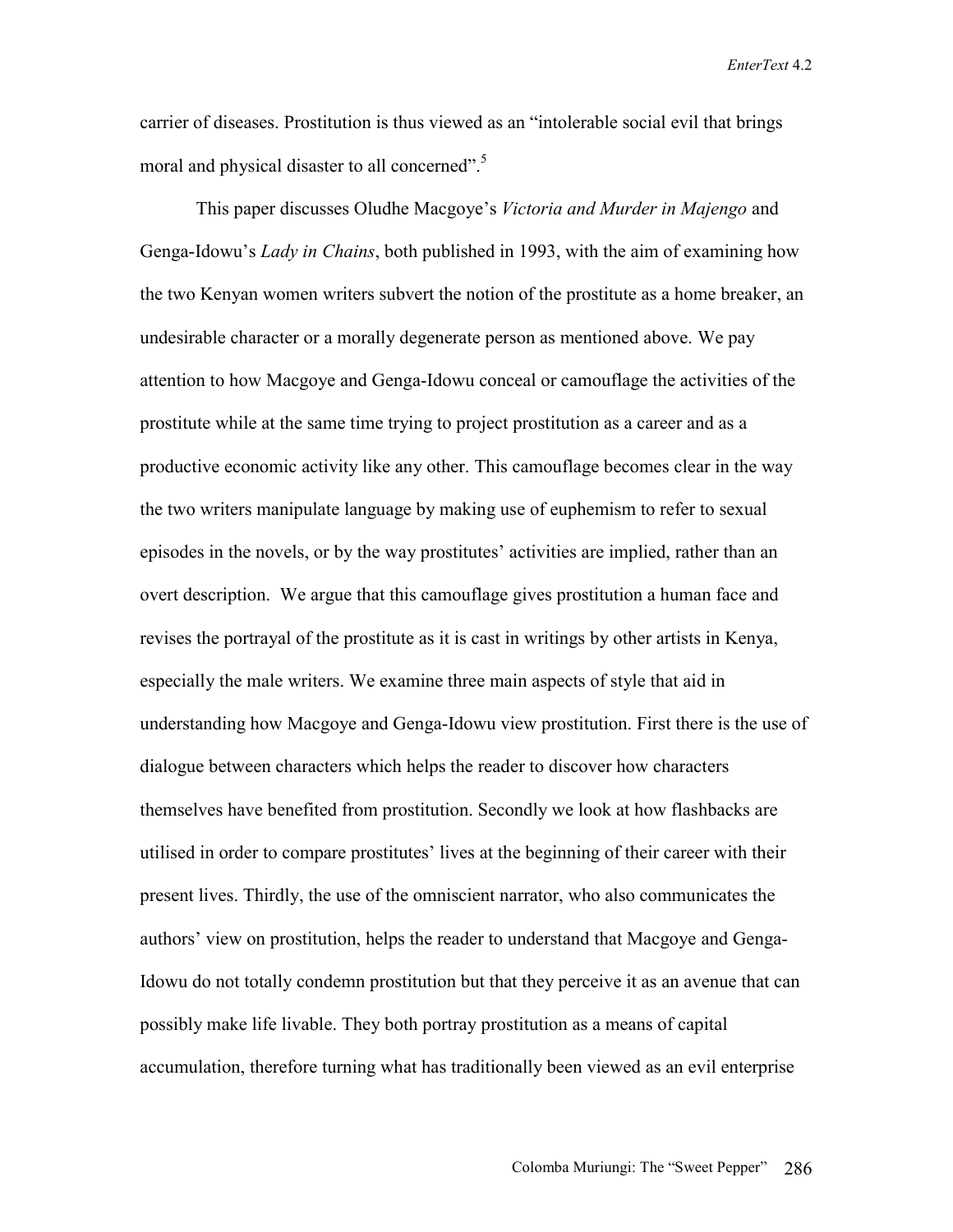into an economically viable venture—a "sweet pepper." The two authors show that women who become prostitutes are not inherently immoral, but that they are compelled by the kind of life that they face daily to reinvent their survival strategies in an environment where poverty is increasing, economic life changing and traditions are becoming unbearable. Therefore Macgoye and Genga-Idowu suggest prostitutes should be regarded as part of the whole mix of society, rather than being singled out as causes of evil.

In the introduction to *The Prostitute in African Literature*, Senkoro asserts that critics and many writers in African literature have tended to avoid the issue of prostitution because it is viewed as a forbidden field that is circumscribed with rules and taboos. Therefore any writer who dares to venture in this field must break these rules and "justify his dealings with the forbidden 'dirty' subject of prostitutes and prostitution."<sup>6</sup> It is this taboo that Macgoye and Genga-Idowu break. The two are among the very few Kenyan women writers who have unequivocally looked at the institution of prostitution and attempted to revise and disavow both the male and the socio-cultural conception of the prostitute in Kenya, therefore declosetting it. The term declosetting is used in this discussion as a term meaning to expose or to speak about prostitution explicitly in spite of the view that it is a forbidden ground, such that many Kenyan women writers have tended to avoid writing on prostitutes. Macgoye and Genga-Idowu have shown that people should neither take the existence of prostitution in society for granted, nor try to view prostitution as undesirable, because it is a means through which those who practise it can survive in a society that offers little chance for women to progress economically and socially.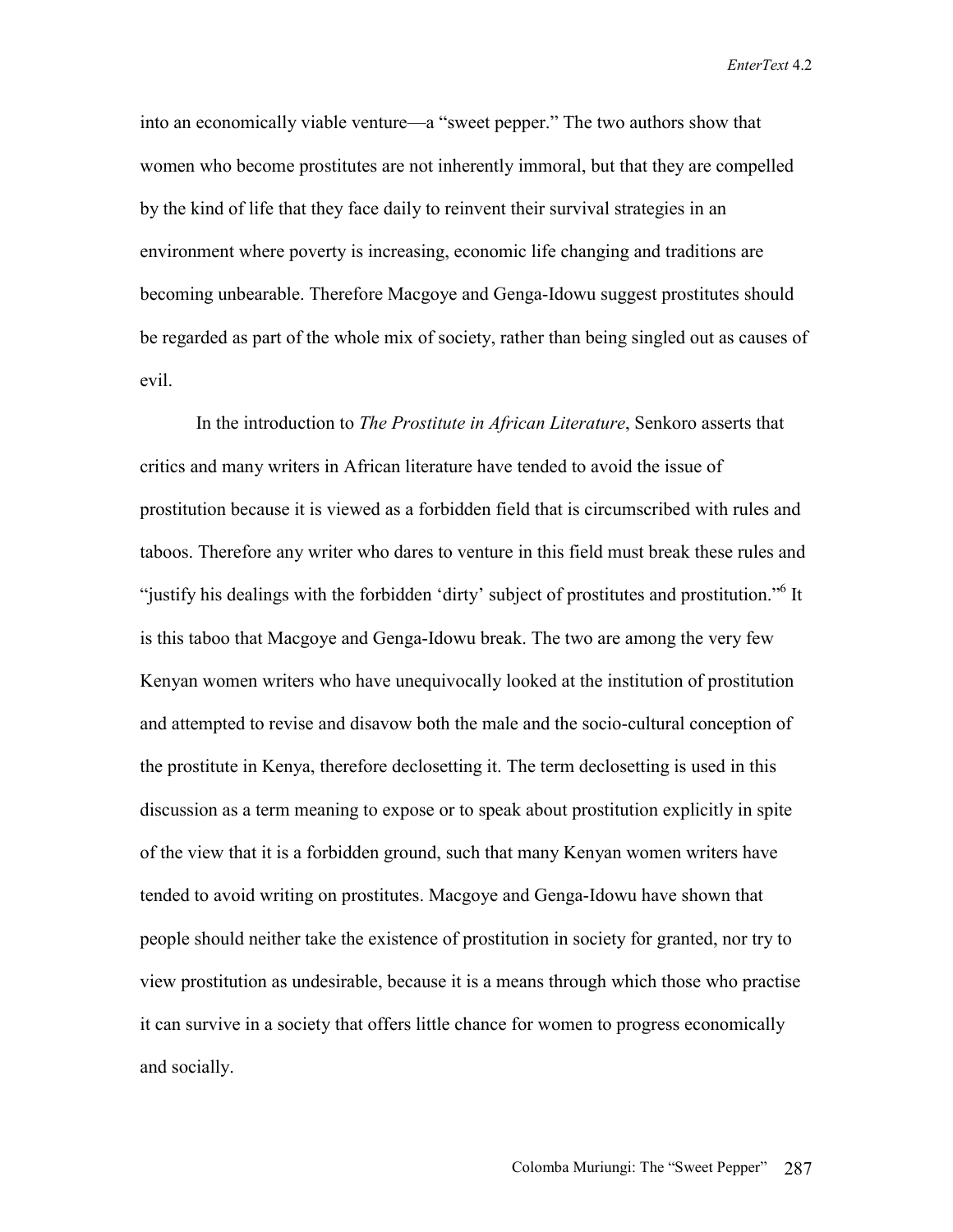Foucault argues that sexuality is an important means of maintaining power over people, and also a means of acquiring knowledge of oneself and others.<sup>7</sup> Blumberg and Soal<sup>8</sup> also claim that talking about sexual issues has come to be considered a liberatory process and can also be seen as a subversive act in itself. This is the kind of discourse Macgoye and Genga-Idowu utilise to suggest liberatory avenues for women through prostitution. The two rewrite stereotypes and myths that have surrounded the discourse of prostitution, which have often been used to define women in general. They do this by acknowledging the existence of prostitution, and trying to shed some light at the end of the tunnel for the prostitute figure. This light is evident by the way prostitutes in both texts advance in life through the savings they acquire from prostitution.

We start this discussion by briefly looking at the background of prostitution in Kenya alongside the representation of prostitution and the prostitute by writers in Kenya, and then proceed to examine how Macgoye and Genga-Idowu present prostitution in their texts with specific reference to the use of language and the benefits prostitution affords the prostitute. In attempting to show how these writers give prostitution a human face, we will occasionally refer to the use of language by other writers in Kenya on prostitution, using these other writers as pointers to demonstrate how Macgoye and Genga-Idowu deviate from the male representation of the prostitute, and how far the two are bent on sanitising prostitution.

### **2. Background, and Writing on Prostitution in Kenya**

Writing about women in the urban economy in Africa, Claire Robertson shows that colonialism facilitated prostitution. She argues that the establishment of towns by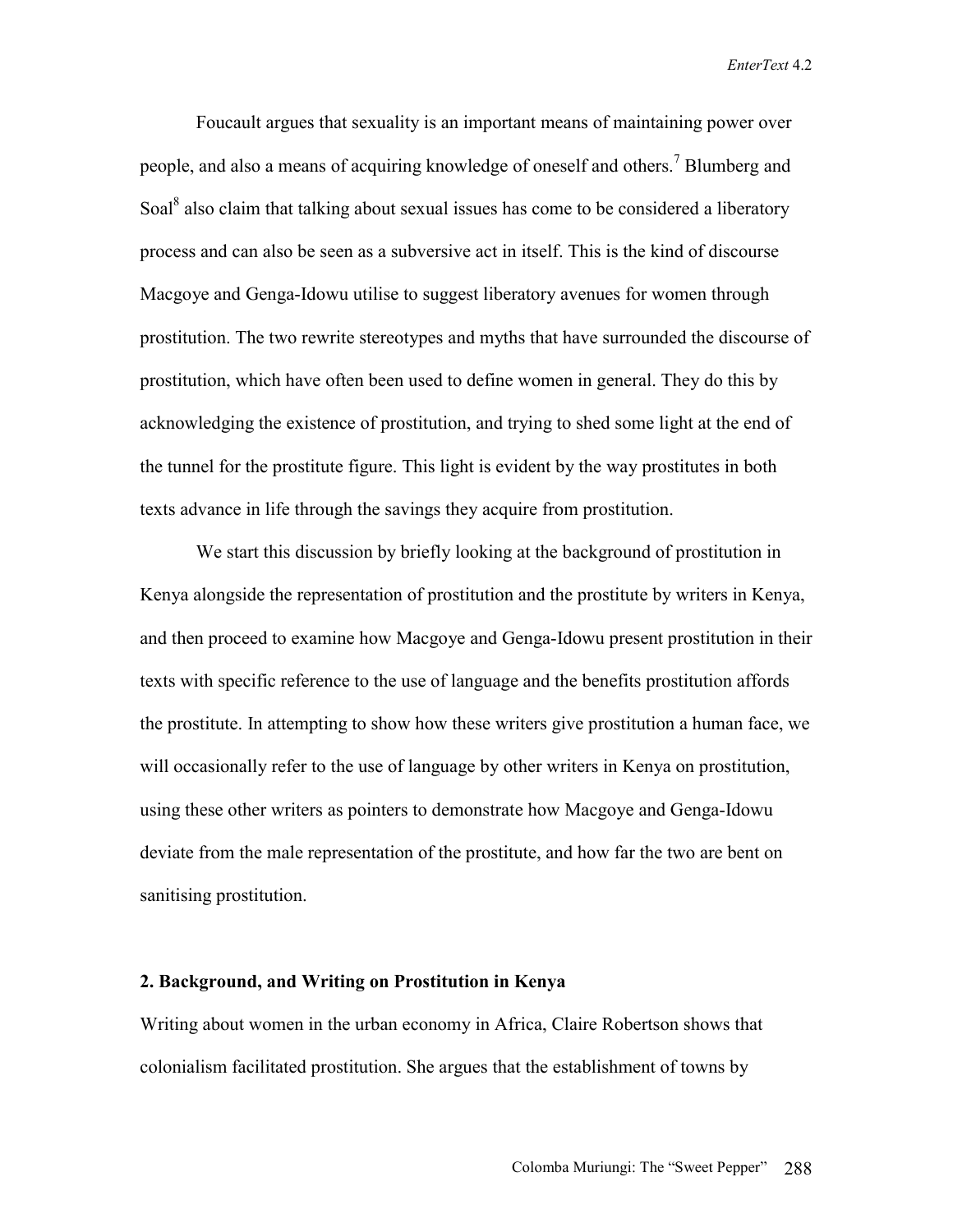colonialists provided jobs only for men and not for women. Women were then left only with the choice of employment opportunities such as provision of cooked food and prostitution.<sup>9</sup> Thus prostitution became one of the earliest economically rewarding jobs for women especially in the case of Africa.<sup>10</sup> Luise White has conducted extensive research on prostitution in Nairobi, and has shown that it existed in urban Kenya as early as the days before the turn of the twentieth century. White supports Robertson's idea that colonialists only provided jobs for men, and shows that with the absence of conventional employment opportunities, prostitution enabled many women to earn money with which to acquire property.<sup>11</sup> She argues that "women saw prostitution as a reliable means of capital accumulation [and] not as a despicable fate or a temporary strategy."12 White shows that the work of prostitutes was like family labour because a prostitute would either choose to invest in an urban estate or buy her property in the rural areas using the money earned from prostitution, or sometimes assist other members of the family. In an interview with some of the women who sold sex, White reports that these women claimed that prostitution was "extra money" in addition to sales from agriculture. She adds that these women earned more money from prostitution than many African men who worked in the city before the First World War.<sup>13</sup> Thus prostitution became historically the most profitable transaction between men and women in Nairobi.

 Although prostitution has been evident in Nairobi for a long time, most female writers in Kenya have, more often than not, avoided writing about the prostitute figure. Those who choose to write about her, and these have characteristically been male writers, depict the prostitute within the sociological framework that sees her as an agent of moral decay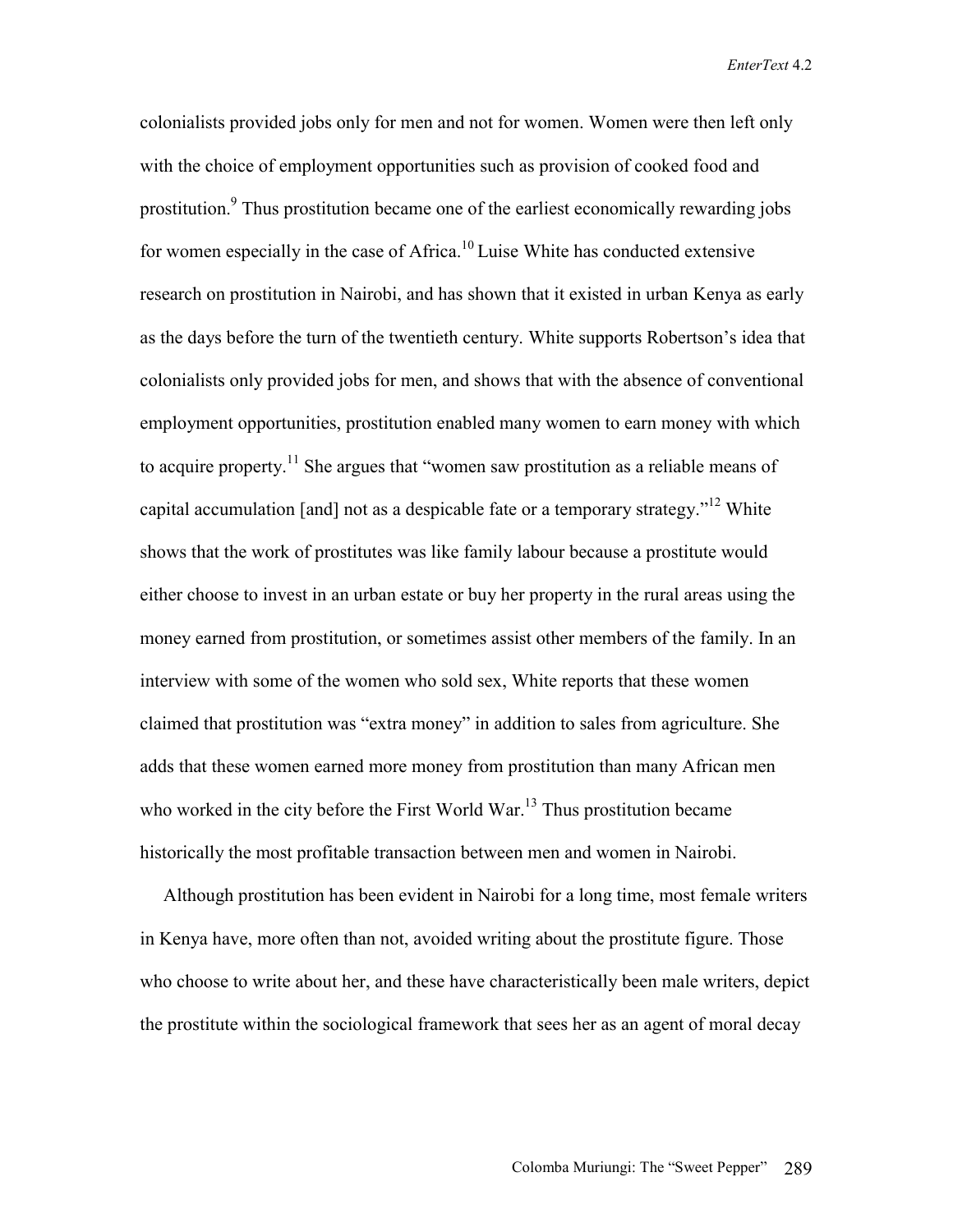in the society. We will now look at some writing on prostitution in Kenya and see how the prostitute has been represented.

In Thomas Akare's *Twilight Woman*, Resilia runs away from her husband to go and enjoy life with Arthur, who later dumps her, and she becomes a prostitute in Nairobi.<sup>14</sup> In this text, Akare views prostitution as a likely final resort for women when marriages fail. However unlike Macgoye and Genga-Idowu who offer chances of success for the prostitute, Akare shows that women who leave their husbands are likely to end up worse off than when they began, even if their marriages are already in shambles.<sup>15</sup> Akare's text suggests that the problem of twilight women is that their ideas of freedom from men have backfired,  $16$  and thus prostitution may not assist women in any way to resist gender inequalities that are engendered by patriarchy.

Emili Katango, the prostitute in David Maillu's *After 4.30*, is poor and her prostitution does not assist her much to transcend her poverty. Generally, women in this text are presented as sex-exploited by men, mostly their bosses after working hours: after 4.30. Maillu overtly describes the activities of the prostitutes in this text, thus presenting prostitution as an ugly sexual encounter, with characters uttering vulgarities like "Your father is somewhere…. Laying eggs between thighs of wild women."17 In another instance a woman is referred to as a "primitive filthy bitch with a decaying cunt."<sup>18</sup> Such utterances are absent from Macgoye and Genga-Idowu's texts, which shows how the two are inclined toward sanitising prostitution. Roger Kurtz observes that male writers in Kenya employ the prostitute figure not as a way to illuminate and explore the problems of women in postcolonial society, where the inequality brought about by capitalism disadvantages women, but as a grand metaphor for men's degradation.<sup>19</sup> Kurtz shows that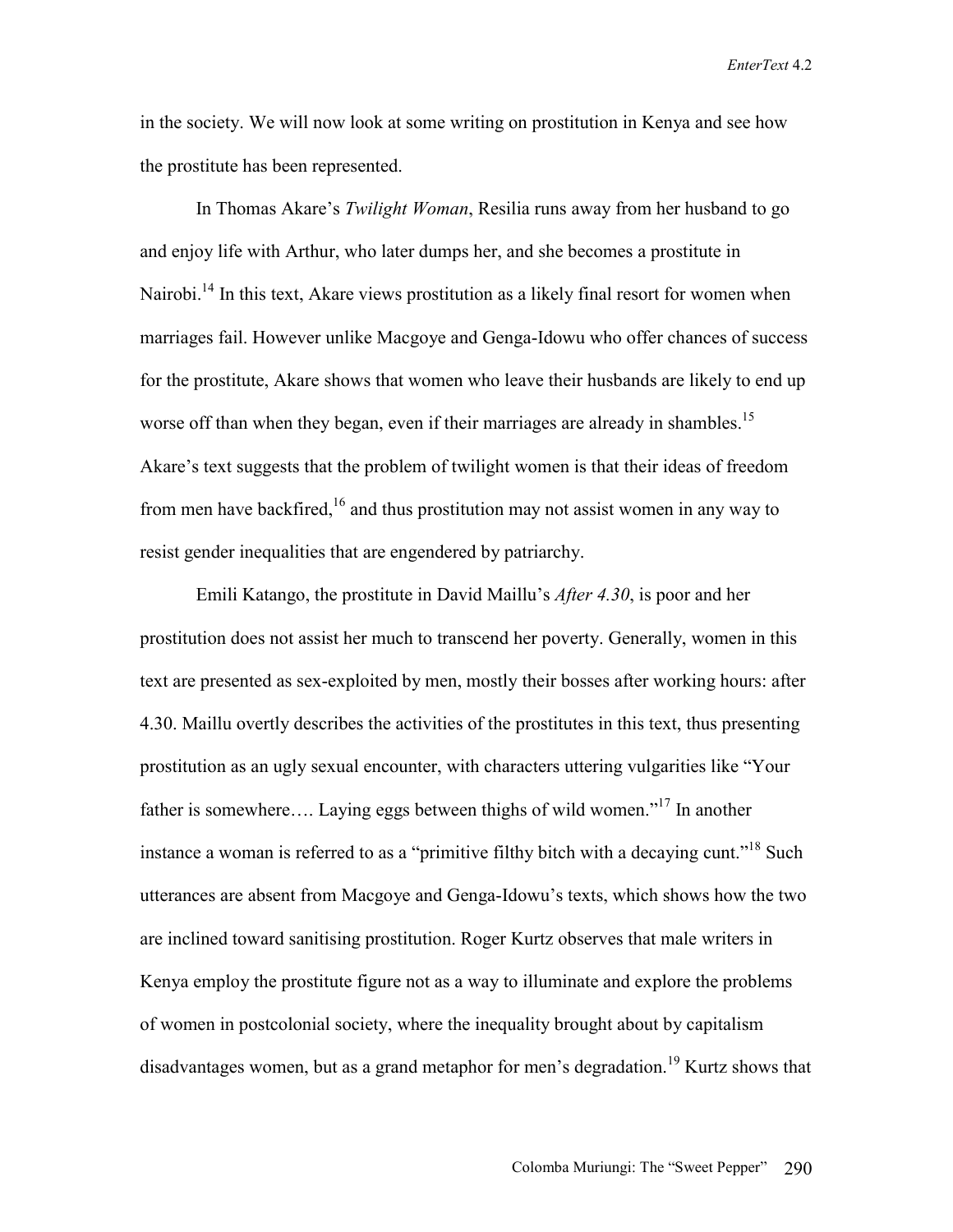in *Broken Drum*, Maillu portrays women like "jigger fleas" that live on men's emotions. "Like a flea [a woman] enters you with a sweet itch… comes to you easily like a disease but does not get out of you easily."<sup>20</sup> This presentation shows that Maillu sees prostitutes as parasites and as enemies of men. In addition Maillu supports the idea of repatriating prostitutes to the village, because the innocent country girl Beatrice, in *The Ayah*, and the hardened prostitute Emili, in *After 4.30*, both have to learn essentially the same lesson: that only through a return to the countryside and to traditional female roles found there, will they be saved. $21$ 

 Other writers in Kenya like Ngugi wa Thiong'o view the prostitute as an exploited character. Ngugi treats Wanja, the prostitute in *Petals of Blood*, 22 variously. At one point he repatriates her to the rural Ilmorog but returns her to town and takes her back to Ilmorog again. Ngugi makes Wanja a successful prostitute just like Victoria, in *Victoria and Murder in Majengo*, because like Victoria, Wanja manages a group of girls from whom she earns money.<sup>23</sup> However, unlike Victoria, Wanja does not transcend prostitution. Munira, a man who sees Wanja as an evil that should be eliminated from the society, burns down Wanja's whorehouse. Ngugi objectifies Wanja and often portrays her as having an "irresistible charm needed to seduce men,"<sup>24</sup> while in Ilmorog, Karega and Munira are competing to possess her. The dominant image of Wanja in *Petals of Blood* is that of a victim, because every step she makes she is confronted with men who want to have sex with her: Kimeria, Mzigo, Chui, Munira, Karega and even the cripple Abdulla. Prostitution in this text is therefore presented like a kind of entrapment for women.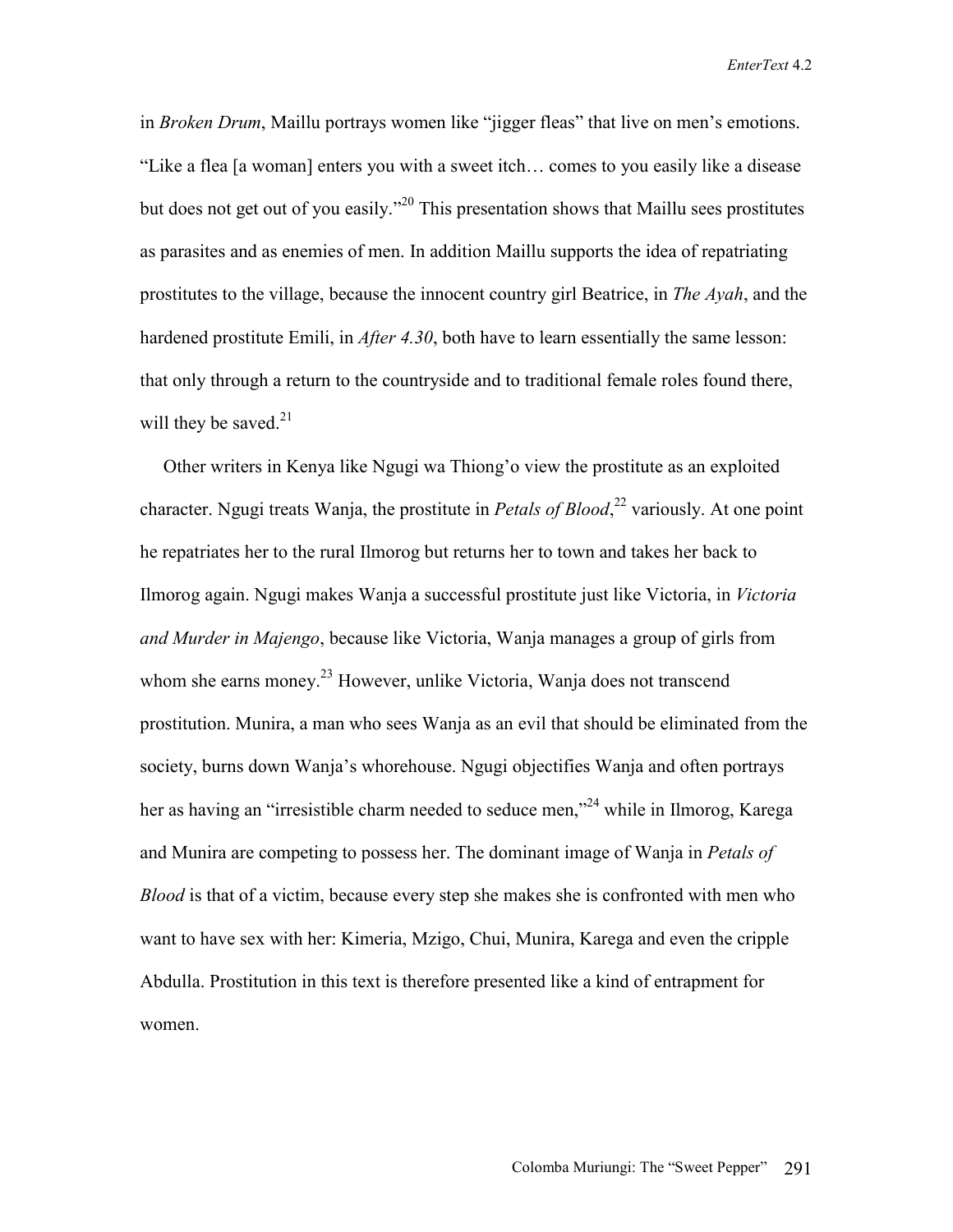Charles Mangua in *Son of Woman* not only sees the prostitute as corrupting the society but also shows that the son of a prostitute views the mother as a happy-go-lucky figure. Mangua's narrator, Dodge Kiunyu says:

I am a son of woman…. Never had a dad in my blinking life. My whoring mother could not figure out who my pop was…. It was one of the scores who took her for a bed-ride but she wasn't bothered to remember who among them I resembled. That's my mother.<sup>25</sup>

Mangua's view of the prostitute is that of a careless character who cannot remember who fathered her son. When Kiunyu's mother dies, he is forced to live dangerously in the city of Nairobi, and other towns in Kenya. Subsequently he marries his childhood friend Tonia who is also a prostitute, probably involved in prostitution because of the life she has been exposed to in the city by her mother, who was also a prostitute. In "Feminist Issues on Prostitution" Sarah Bromberg identifies nine categories that prostitutes appear to fall into, one of these being inherited prostitution. This category, she argues, includes women prostitutes whose mothers or relatives were prostitutes. Bromberg asserts that such women know what they are doing and are confident that they can handle most of the dangers.26 Tonia in *Son of Woman* certainly enters into prostitution through this kind of inheritance that Bromberg talks about. However what we are interested in, in this text, is Mangua's abhorrence for prostitutes which is demonstrated by the way his narrator, Kiunyu, uses the word "whore." When he decides to marry Tonia he says, "so there you are. You know all about me. My mother was a whore and I am getting married to a whore. $127$  Kiunyu's words show that Mangua is inclined towards the sociological judgments that sees the prostitute as unwelcome in the society, and thus makes his characters feel guilty for having any association with prostitutes.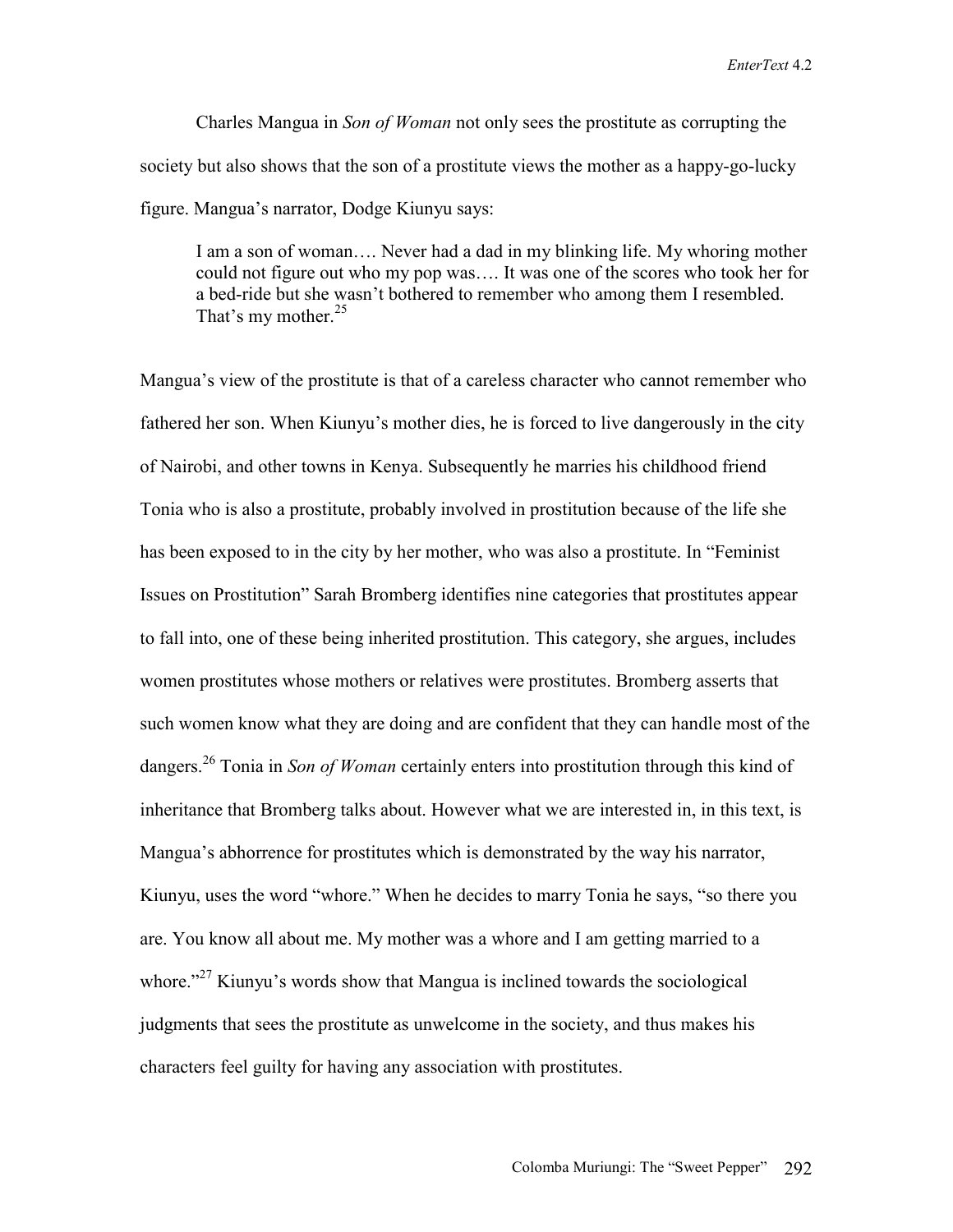In Rebecca Njau's *Ripples in the Pool*, Selina, a prostitute, easily gains from rich men but does not want to be close to them. She eventually marries Gikere, a simple and averagely prosperous man. Gikere takes Selina to the village but his mother and the other villagers cannot accept her. Gikere's mother thinks Selina is a dangerous and a notorious city woman who brings shame to her husband: a witch who cannot let her son progress. Unlike fellow women writers like Macgoye and Genga-Idowu, Rebecca Njau has no sympathy for the prostitute. Like the male writers discussed above, she sees prostitutes as corrupting the society, whores that should be destroyed or, "be sent back to the village to dig and weed the fields."<sup>28</sup> In this text, the city is seen as corrupting and many village men do not wish their daughters to move to the city. Selina herself admits: "I am wicked woman, a very low creature. That is why men are afraid of me. I'm cruel and unkind to Gikere."29 Rebecca Njau makes Selina live to be a dangerous woman who kills Gikere's sister, Gaciru, and her (Selina's) only known relative Karuga when she suspects that the two are in love.

In contrast Macgoye and Genga-Idowu's texts are significant in that the two depart from the view that has been accorded prostitutes by other Kenyan writers by showing that prostitution can influence women's lives positively. The two decloset and make the institution of prostitution desirable by the use of euphemism. One of the areas of social intercourse in which euphemisms, veiled language to express what is sometimes viewed as "inexpressibles" or "unmentionables," are used is in relation to prostitution, mainly because it involves human sexual contact, viewed as private and taboo in common speech. Korhonen states that in past centuries and in earlier decades of the twentieth century women were the chief promoters of a verbal delicacy which included the creation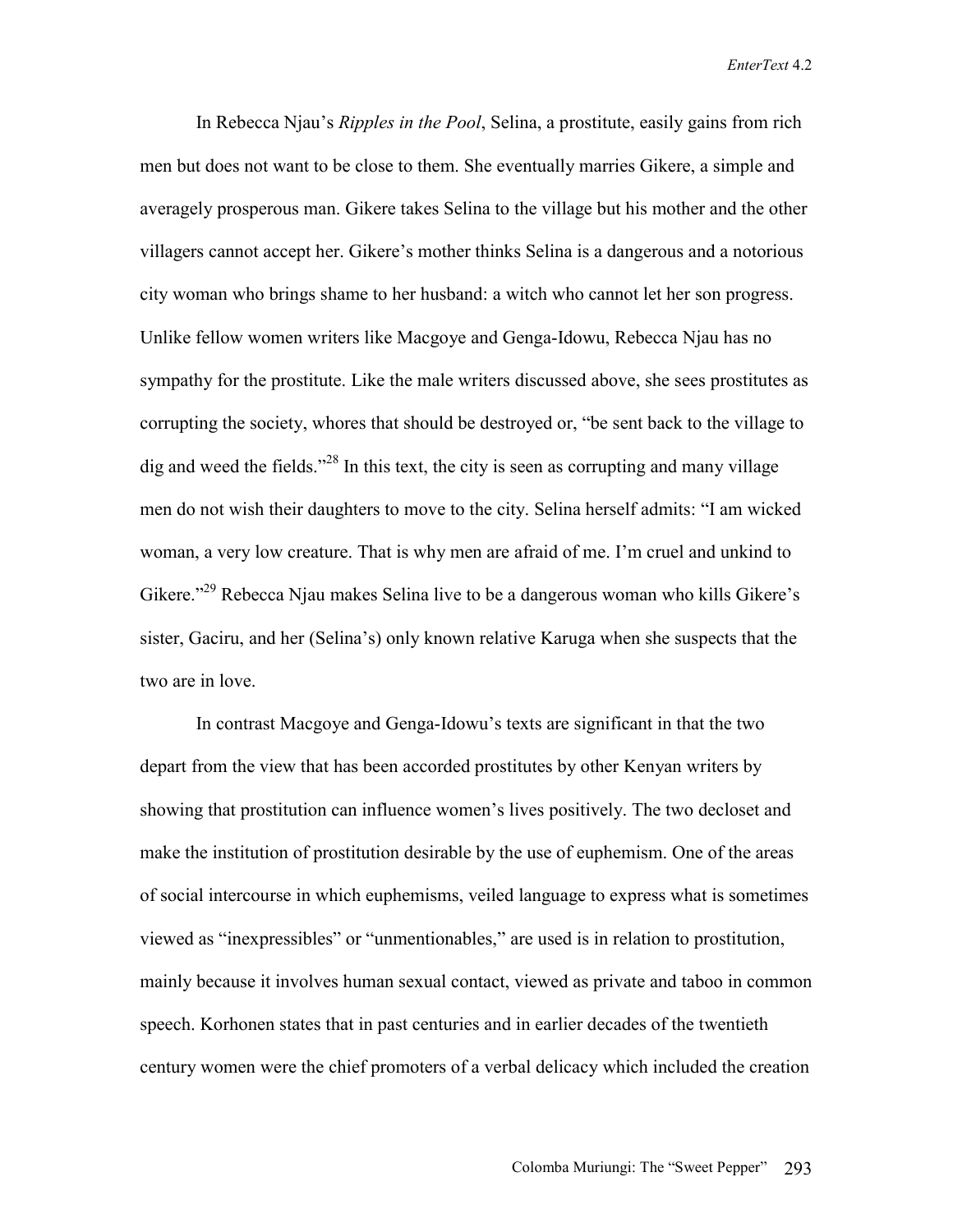of more or less thinly disguised terms for houses of prostitution.<sup>30</sup> Macgove and Genga-Idowu's use of euphemisms to talk about prostitution, unlike their male counterparts, may be attributed to the fact that the two are women; hence they are keen in promotion of the verbal delicacy. The use of euphemisms by the two writers will become clear as we engage with the two texts.

# **3. Representation of the Prostitute Figure in** *Victoria and Murder in Majengo*

In *Victoria and Murder in Majengo* Victoria's father marries her off as a second wife to Odhaimbo at fifteen. For two years Odhiambo could neither satisfy Victoria sexually nor give her a child. In this text we are presented with what Nana calls "the insensitivity of the patriarchal world that measures a woman's worthy by her fertility,"<sup>31</sup> by the fact that Victoria is not appreciated in her society because a woman without children like her is a failed woman. As a result she gets involved in a sexual relationship with another man who makes her pregnant. She, however, abandons her child at a mission hospital where she gives birth, goes to Kisumu, then the centre of colonial administration in Western Kenya, and becomes a prostitute. Victoria becomes an acquaintance of Chelagat who owns a brothel in Majengo in Kisumu, an association that marks the starting point of her successful life. With time she becomes a wealthy woman and moves to Nairobi to operate other businesses. The narrator in *Victoria and Murder in Majengo* informs us that meeting Chelagat

had been a turning-point in her [Victoria's] life. That day she had not only embarked upon a career, she had also began to live with complete deliberation. Nothing that happened to her after that was completely independent of her own free will.<sup>32</sup>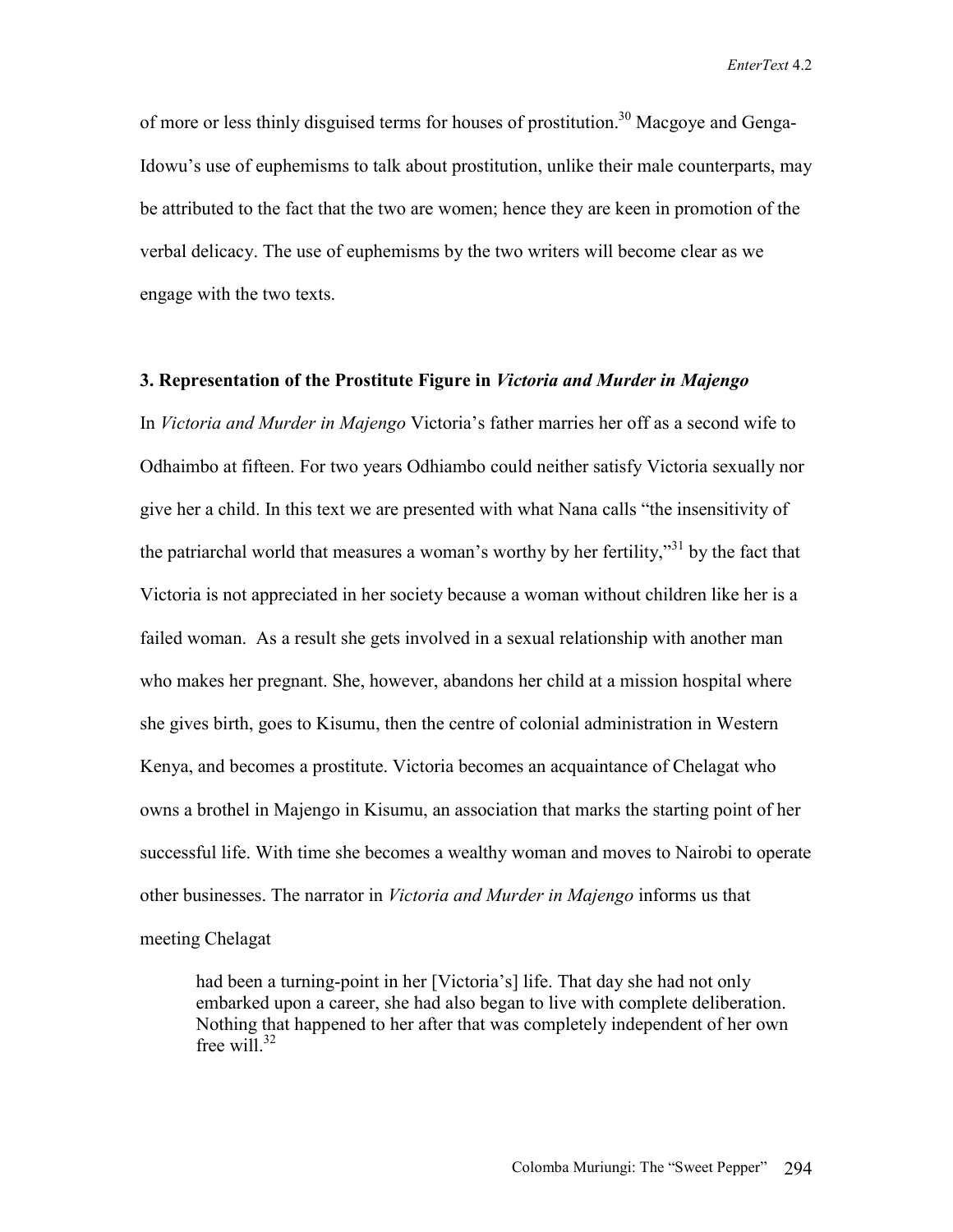The omniscient narrator that Macgoye uses throughout the text acts like her own voice to suggest that prostitution creates opportunities for women because it is an occupation that can be used by women to acquire space in the production hierarchy. It is not that prostitution is a socially acceptable profession. Rather, our argument is that Macgoye revises the way in which this institution is viewed in Kenya by showing that life can be productive and satisfying for the prostitute. She suggests that prostitutes be judged as following a profession that benefits their lives, and that sometimes this profession helps them to progress to a higher rank in terms of economic establishment. Her writing is read in this discussion as supplementing women's search for a just society through a foregrounding of women's struggle from both oppressive patriarchy and the marginalising economic structures, $^{33}$  like the one from which Victoria originates.

 Much of the narrative in *Victoria and Murder in Majengo* is set in postcolonial Kenya where we witness Victoria running her business in Nairobi. But through flashbacks Macgoye takes us back to Victoria's past life in colonial times when she worked as a callgirl in Chelegat's brothel in Kisumu. When Victoria first meets Sara Chelagat she "took her to a thatched house, mud-walled…. She told her to lie on a rope bed with straw filled mattress covered with gaudy cotton."<sup>34</sup> Such is the state of life at the beginning of a prostitute's career. This situation can be contrasted with life later in the brothel when Chelagat dies and Victoria takes charge of it, or with Victoria's life in Nairobi, both of which have a touch of affluence. This sense of richness is implied by the narrative voice in the very first sentence of the novel: "Victoria surveyed the shop…. Shelves were neatly stacked with goods… towels, suitcases, shorts…."<sup>35</sup> There is a marked shift in Victoria's lifestyle, which shows how prostitution has aided her to advance in life.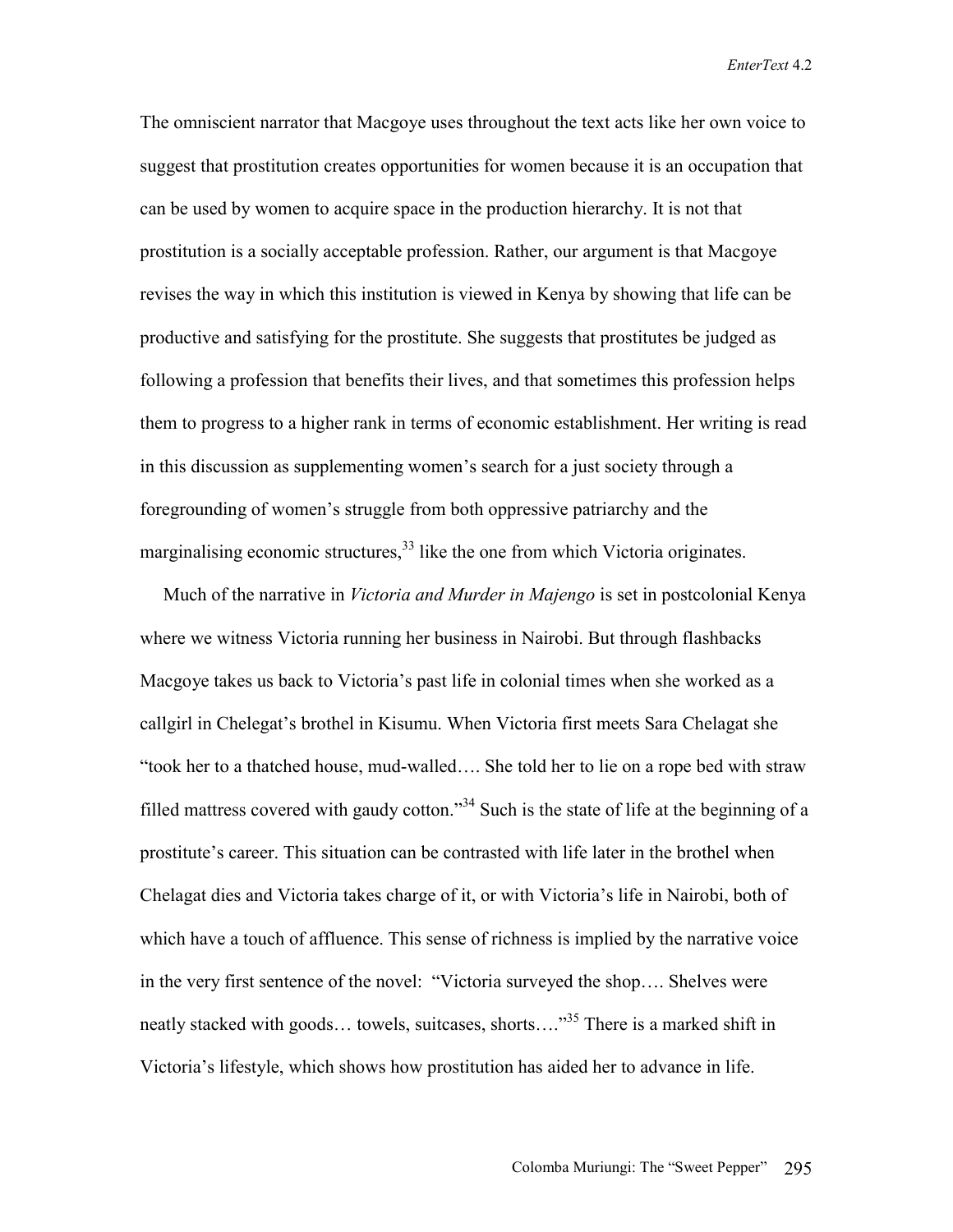Frances Finnegan observes that the Victorian image of the prostitute in York was that of a demoralised creature treading a downward path and ending in drunkenness and disease.36 Finnegan however notes that prostitution could also provide a channel for women to redeem themselves and begin a new life. *Victoria and Murder in Majengo* examines this possibility for sex workers to have a channel to redeem themselves, through Victoria who uses her earnings from prostitution to establish her own businesses. We argue that Macgoye's presentation of Victoria's success as having its base in prostitution rewrites the arguments of critics, as well as writers, who see the prostitute as a victim of terror in the city, "who dies in oblivion after living her wretched life of drunkenness, violence and cheap sex."<sup>37</sup>

Commenting on Macgoye's earlier novel, *Coming to Birth*, Elsie Cloete<sup>38</sup> says Paulina, its woman protagonist, finds for herself a new urban maturity and selfdevelopment after she moves to the city of Nairobi. Cloete shows that closely aligned with the urban space for women are opportunities for better employment, education and social economic and political influence. The city is also viewed as offering opportunities for women in Macgoye's later text, *Victoria and Murder in Majengo*. Moving to the urban space and subsequent involvement in prostitution not only allows Victoria to resist sexual subordination but also allows her to become empowered economically. She therefore redeems herself culturally and economically. This redemption is demonstrated by the fact that Victoria has an obligation to go home after leaving her husband, as she had been legally married. However, having already been rooted in her "career," it is not possible for her to go back home. Thus she saves money enough to buy herself back because she prefers to remain in prostitution as it was "work being done and money

Colomba Muriungi: The "Sweet Pepper" 296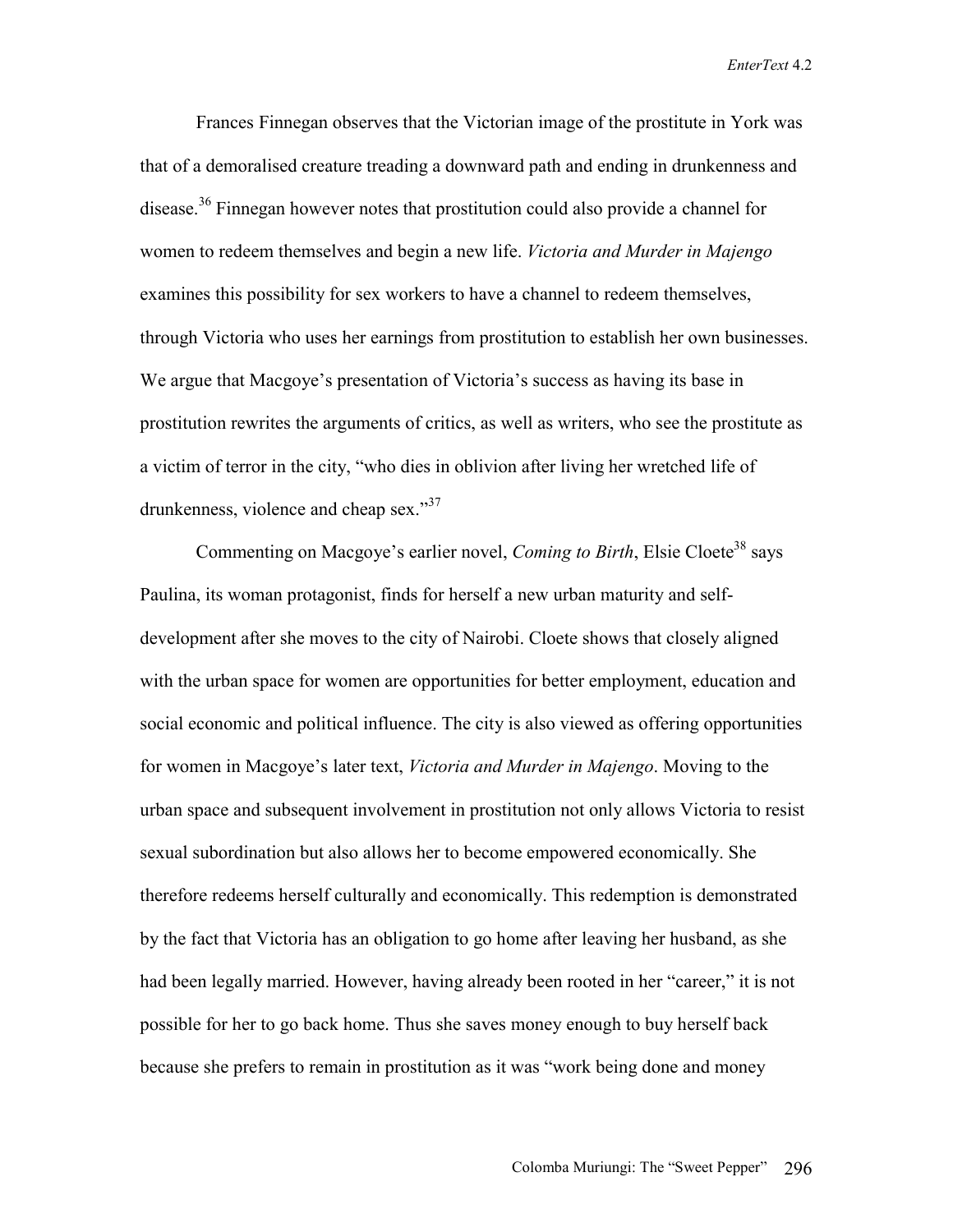coming," and she thought, "Perhaps... she was going to make a better *malaya*<sup>39</sup> than a wife."<sup>40</sup> Norman Miller asserts that many Kenyan women do the majority of routine farm work, tend babies and manage the hearth.<sup>41</sup> Miller also notes that in some societies, these women have no control over their destinies because of the fact that bride-price has been paid for them, which reduces them to second-class citizens.<sup>42</sup> One could argue that Victoria's act of paying back her dowry points to prostitution as having the power to subvert patriarchal gender relations because it gives women economic power, which redefines their position in the society. We are informed that Victoria sometimes uses private taxis instead of the usual public buses, which places her above other women economically. Victoria's earnings from prostitution therefore become like a vehicle that takes her across the bridge, to move away from economic marginalisation, to economic independence. In another instance the reader is informed that when Victoria's savings "had reached the figure she had calculated enough to retire on..."<sup>43</sup> she does not wish to continue with her career. Retiring here alludes to the view that prostitution is a career that comes with retirement like other forms of employment that the society accepts.

Macgoye's attempt to sanitise prostitution is witnessed by the way she uses language to "clothe" the "nakedness" of the sexual activities of the prostitutes. Instead of mentioning the actions of the prostitutes bluntly, terms describing prostitution and its attendant practices are "clothed," through the use of phrases like "dealing with a client"<sup>44</sup> when referring to having sex, "to be desired was pleasure.... Men came to them,"<sup>45</sup> "come up and see me another time"46 when requesting a sexual encounter, or "house of pleasure<sup> $247$ </sup> to refer to the brothel. On the contrary, Ocholla, a character in Meja Mwangi's *Going Down River Road* says, "will you screw with me for lunch…. Hell, I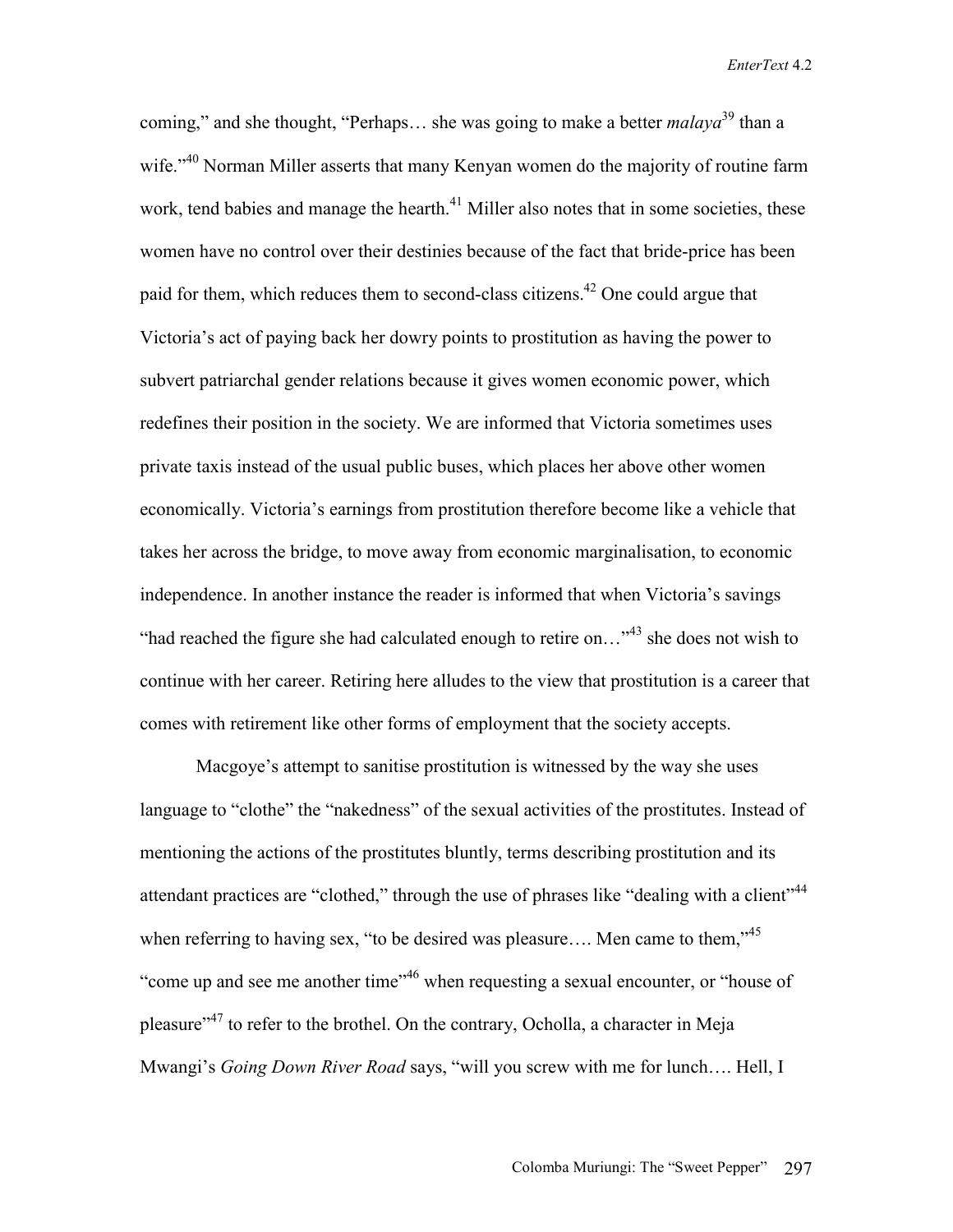want a screw bad...."<sup>48</sup> These and other words that overtly describe sex urges and episodes in Mwangi's text present prostitution as undesirable.

Ngugi wa Thiong'o, writing on prostitution within the same Kenyan society, views prostitution as "a symbol of degradation rather than liberty—a path to entrapment and slavery."49 Through Wanja in *Petals of Blood*, Ngugi shows that the prostitute is subjected to sexual exploitation by the males and attempts to free herself are rendered futile. And unlike Macgoye who uses polite language to describe the condition of the prostitute, Ngugi uses language that has some touch of vulgarity. Such language is evident in Wanja's assertion that "If you have a cunt…if you are born with this hole, instead of it being a source of pride, you are doomed to marrying someone or being a whore.<sup>"50</sup> In this case Wanja sees femaleness as a source of enslavement to men. In the process, Ngugi almost reduces female sexuality to a biological attribute rather than a social construct that can be transformed into something positive. There is a tone that suggests some fixity of female position because of her "cunt." Such vulgar language is almost absent in *Victoria and Murder in Majengo*.

Dialogue used in *Victoria and Murder in Majengo* helps to establish the illusion that the society in which the text is set has accepted prostitution as a means of acquiring property. For example when lawyer Obonyo is killed next to the Welcome Friendly Bar<sup>51</sup> and Fatima, a woman from the brothel, is suspected of having been involved in the murder, Obonyo's clerk and sergeant Ouma speak about Fatima thus:

<sup>&</sup>quot;…. But, of course, they have many words, these ladies… though if she is *who* I think *she is*, she must be *rolling with money.*"

<sup>&</sup>quot;She is Mama Victoria's second in command, yes I know her" [Italics mine]. $52$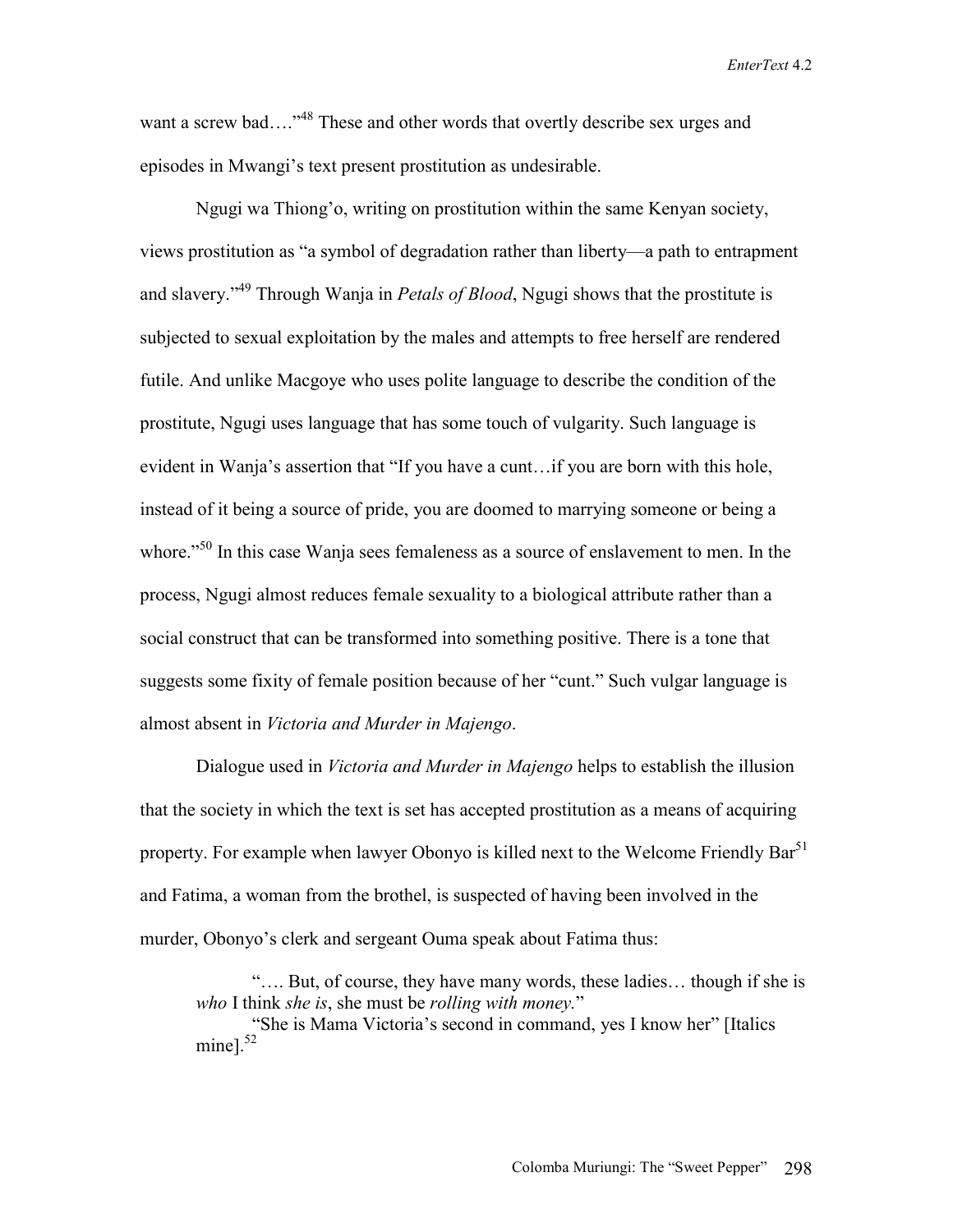The use of "who … she is" makes an allusion to Fatima's career, while "must be rolling with money" refers to the income that prostitution affords Fatima. Prostitution is also depicted as a job with status and hierarchy in this quotation, and since Victoria is away Fatima takes charge of the house just like Victoria does when Chelagat dies. Macgoye thus rewrites African traditional inheritance order by showing that through relocation to urban centres women find a new world which gives them freedom to control their lives at will without any socio-cultural ties, and thus they can inherit from other women as opposed to many patriarchal societies which view inheritance as only for the male offspring.

Writing about prostitution in colonial Nairobi, Luise White says, "the way a woman spends her earnings from prostitution tells a lot about why she became a prostitute."<sup>53</sup> White notes that those who became prostitutes because of need were able to appropriate income and improve their lives. In Chelagat's brothel, Macgoye demonstrates that the purpose of the girls becoming sex workers was not just because they were immoral but because of the desire to earn a living. Chelagat is also shown to be quite friendly to the girls and she cares about their being well mannered and organised. Consequently women in Chelegat's brothel like Victoria make savings in order to distance themselves from economic deprivation. But if we compare life in Chelagat's brothel with Wanja's in *Petals of Blood*, we realise that Ngugi depicts the call-house as a place for sexploitation and not a place that would better a woman's life. Wanja says:

I have hired some girls…I promised them security…and for that…they let me trade their bodies…what is the difference if you are sweating it out in a plantation, in a factory or lying on your back anyway? I have various types for various types of men.<sup>54</sup>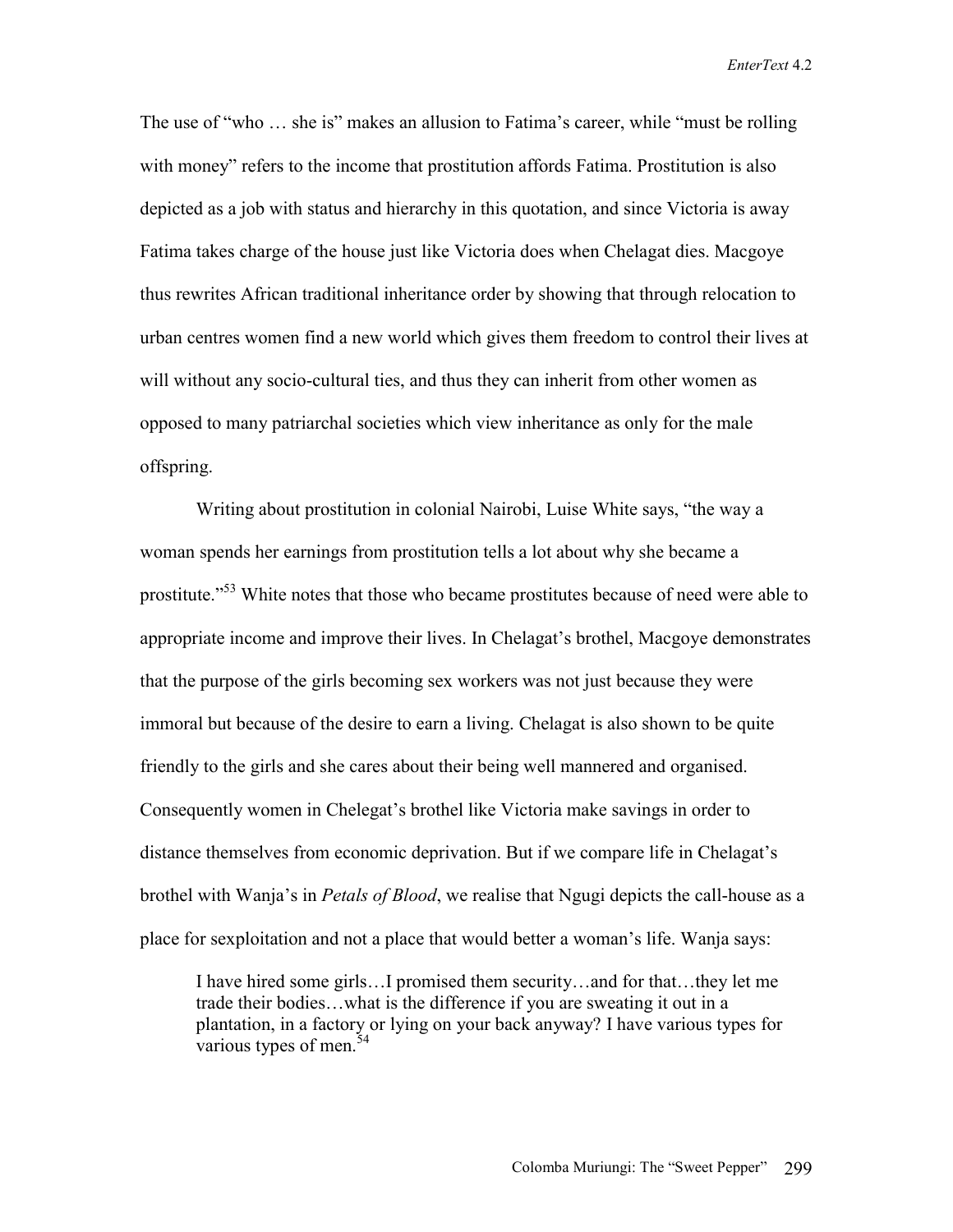I repeatedly quote Ngugi to demonstrate my argument that Macgoye is sympathetic to the condition of the prostitute and that she also uses language to exhibit the positive attributes of sex workers unlike her male counterparts. Likewise Meja Mwangi in *Going Down River Road* describes the prostitutes as people who are "big-arsed," with "tits" and "udders" and that they walk around with "on sale" adverts in front of their skirts.<sup>55</sup> Such descriptions reduce the female body to a sex commodity that can be bought at a bargain price. This commodification is similar to the payment of bride-price which Victoria rebels against when she refuses to get tied to an unsatisfying marriage as a second wife by running away into prostitution and paying back the dowry, as we have already seen.

Macgoye uses the trope of rebellious woman through Victoria, and equips her with business talents so that she saves from her prostitution in her productive (youthful) age, and invests in businesses so that she does not suffer in her old age. The trope of the rebellious woman that Macgoye employs is also evident in Buchi Emecheta's *Joys of Motherhood*. Adaku the co-wife of Nnu Ego refuses to be tied to Nnaife their husband and declares that she was walking out of the small house in which the family lived to become a prostitute in Lagos.<sup>56</sup> Like Victoria, Adaku becomes successful, and in addition she is able to pay for her daughters to be educated, something her co-wife could not afford.

Due to the political changes that are taking place in Kenya in the events leading up to the country's independence, many political activists seek refuge among the sex workers. Victoria provides hiding places for these politicians and she sometimes has sex encounters with them. This organisation demonstrates that having entered into prostitution Victoria has become socially conscious of the fate of other people that the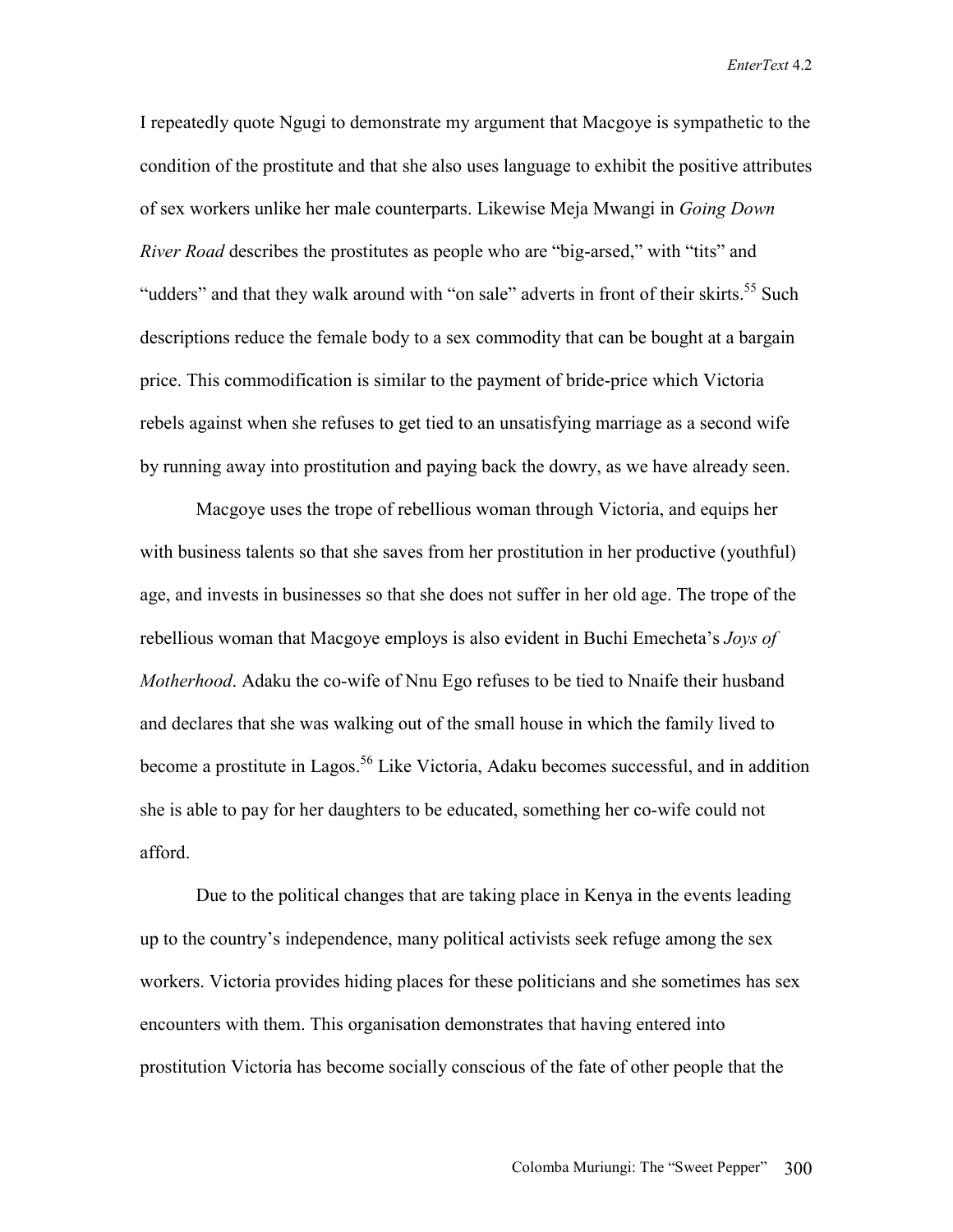society discriminates against, just like her—as a woman and a prostitute—and thus she tries to help them. In an incidence when one of these refuge seekers overstays in Victoria's room, Fatima, the second in authority from Victoria discusses with Victoria:

"Huh! Overtime!" Fatima grinned at her. "Very nice man, too," smiled Victoria. "Now he will sleep it off." "And if he is sleeping it off when the next one comes?" "In that case you might consent to give a hand with the next one, sister?" "I'll look after the prick and you see to the politics."<sup>57</sup>

This conversation encapsulates my main argument in this discussion. Although presented in an ironical manner, prostitution is here shown to have its demands including the need to do some extra work at times, just like other jobs. Secondly Macgoye uses a euphemism, "prick," to avoid the mention of the taboo word. Thirdly the manner in which Fatima and Victoria discuss this affair uncovers Macgoye's intention to decloset prostitution. The conversation shows that prostitution is an activity that Victoria and Fatima are acquainted. The two have accepted their career and there is no shame in speaking about it, as would normally be expected in their society.

After Victoria has settled in Nairobi, we see her wondering, "Did any of the men *she had used* in the *days of her power* really know who she was?…. She was a woman who *had worked hard* for what she owned" [Italics mine].<sup>58</sup> We read the mention of the phrase "had worked hard" as Macgoye's own implicit suggestion that like other jobs, prostitution needs hard work if any success is to result. Notice also how Victoria refers to her past days as "days of her power." Power here refers to the ability to attract men, retain them, serve them and earn money in return. The assertion that Victoria "had used" men in the quotation also signals the suggestion that prostitution changes power relations between the sexes.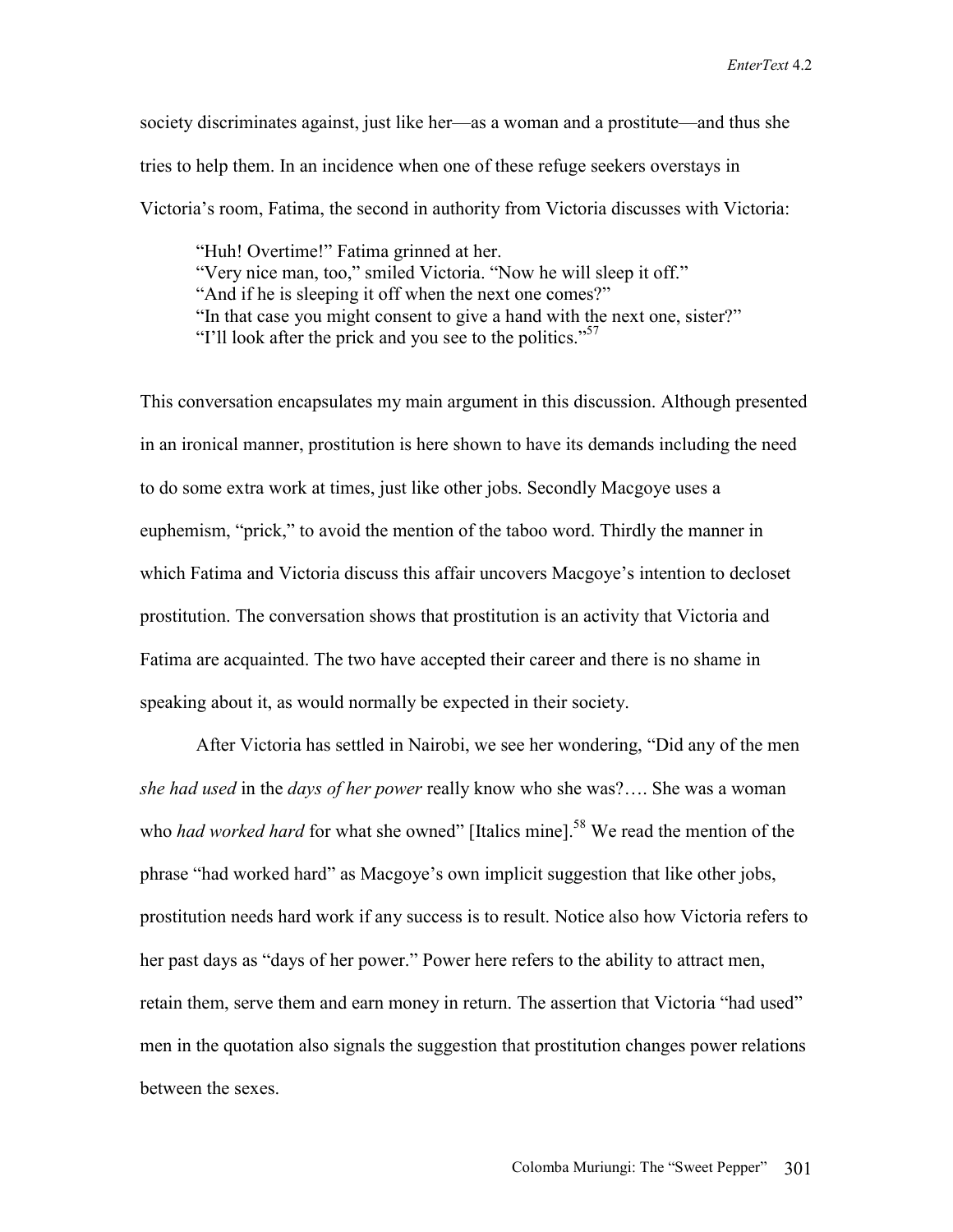It is important, of course, to point out that not all women who join prostitution end up liberating themselves. The argument here implies simply that prostitution like other forms of work and career can have successful and unsuccessful people, and that since prostitution is a complex issue, grouping virtually all prostitutes into one general category of exploited beings might yield an inaccurate view of their lives. As we have already seen, comparison between the kind of life Victoria leads in Nairobi and the one that she led before she met Chelagat, undoubtedly confirms that prostitution changes Victoria's life for the better. In fact the narrative voice informs us that Victoria's wealth was a "worthwhile fruit of lifetime's skill organized on prostitution."<sup>59</sup>

## **3.2 Construction of Prostitution in** *Lady in Chains*

Like Macgoye, Genga-Idowu figures prostitution as a reliable means of upward social and economic mobility, a career through which women can reliably succeed. Susan in *Lady in Chains* starts life at a very low level of economic status, relying on second hand and borrowed clothes. However, towards the end of the novel she claims that her eyes have opened and she is completely transformed into a well-established independent businesswoman. In this text as in *Victoria and Murder in Majengo* we see the deployment of the trope of the rebellious woman through Susan, as she cuts herself off from being married to any man, a husband seeming to her to act like a "chain" to inhibit her economic well-being.

After moving from her rural home in Western Kenya to Nairobi with her husband and three children, Susan realises that her family is not only lacking enough clothes, a thing they had got used to in their rural home, but this time food has also become a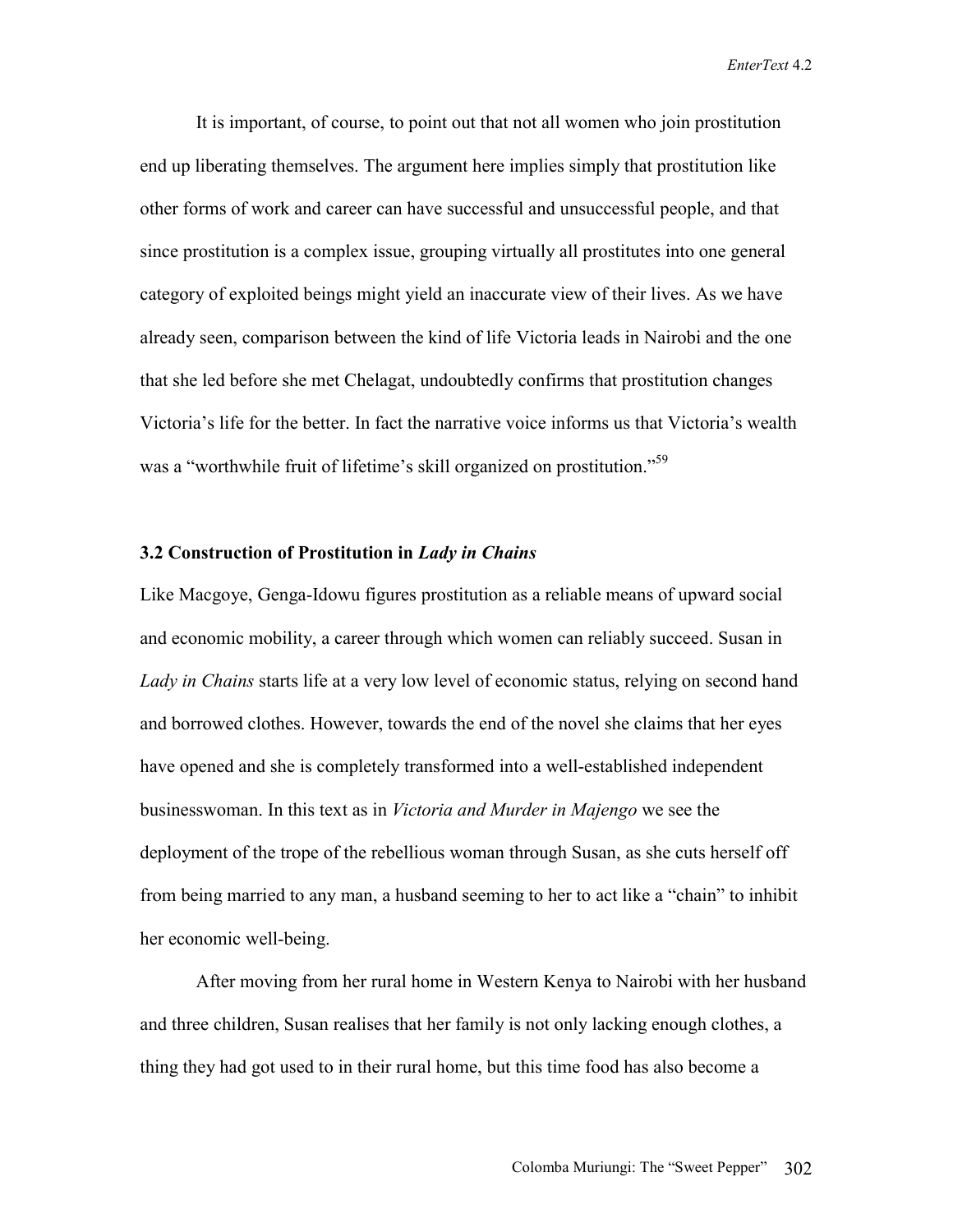problem. Living in the slums of Nairobi becomes worse than the home they have fled. As a result, Susan decides to start brewing and selling beer like other slum women to supplement income from Ochola's work as a night watchman. But her business collapses and life gets worse. Ochola then suggests that Susan should take up a job in a bar, which marks her first step into prostitution.<sup>60</sup> At first Susan is unwilling, and she calls Ochola's suggestion pure madness. Her resistance towards taking up a job in the bar shows she is rooted in the sociological stereotypes that view women bar attendants as prostitutes. However, later she realises that in the society in which she lives, women could not make any significant progress by being tied to a societal moral code. She therefore takes up the job with a declaration that, "after all town was far…and nobody would know what kind of job it is."61 Moving to town, away from her slum house, is in this case seen to provide a new space for Susan where she can act without scrutiny from her neighbours. Susan's interaction with different people, especially her female colleagues at work, influences the way she relates to men, and this changes her life tremendously. At the bar she gets to know Polycap Mbogo who occasionally takes her out for lunch, dinner or a holiday at the coast. To Susan this is very exciting and she feels "life had just begun" for her. She wondered why she had not "lived" all those years. $62$ 

In this text, we note that like Macgoye, Genga-Idowu avoids detailed description of episodes that take place in bars, or any overt condemnatory comments towards Susan and the friends whom she works with in the bar. She also does not project overt representations of the sexual encounters that Susan has with men, mainly Polycap. The writer chooses her scenes and words carefully so that at the end the reader understands whatever has been happening just through implications made in the text. Genga-Idowu's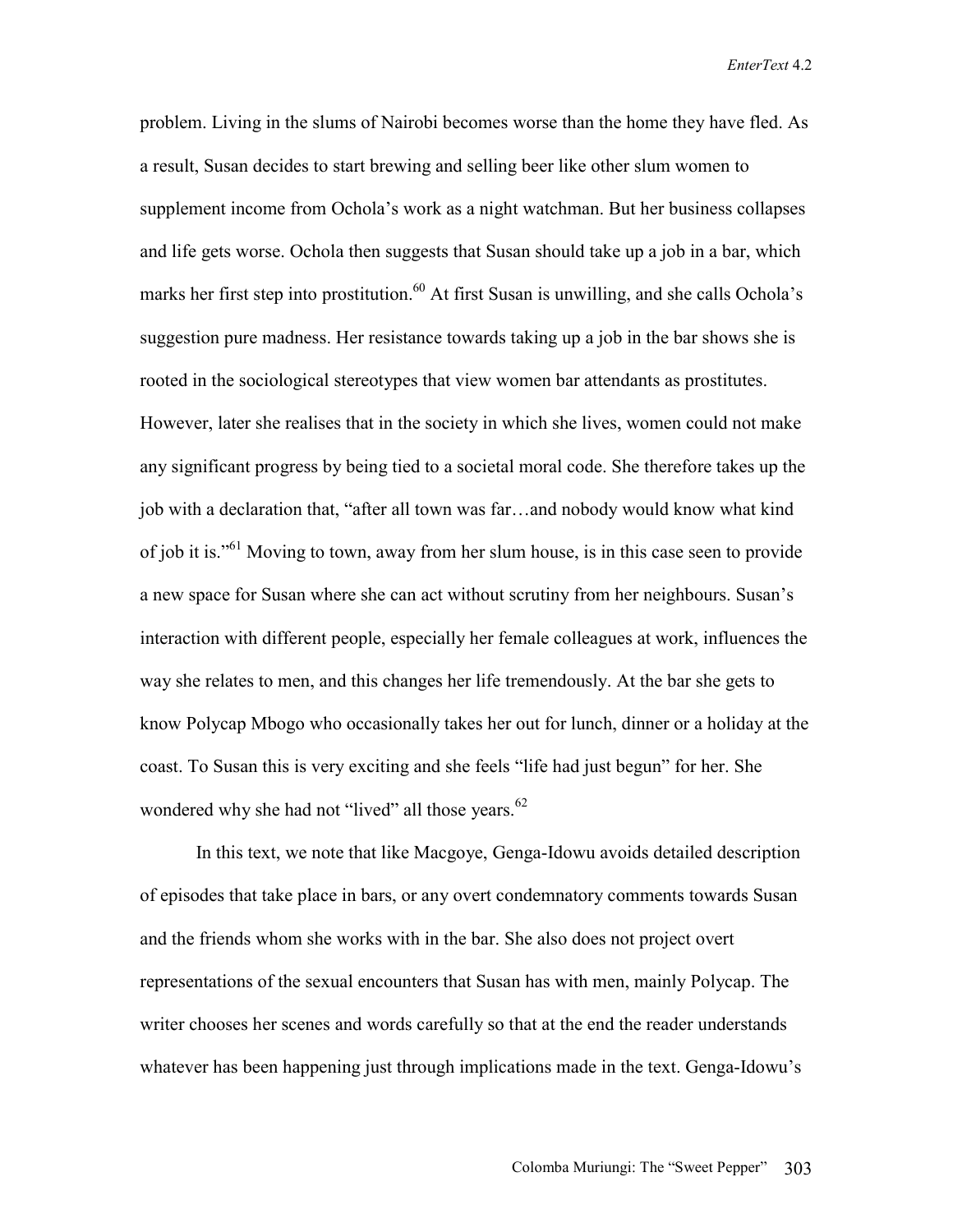choice of words can be compared with Meja Mwangi's in *Going Down River Road*, which describes the places prostitutes operate from in a pejorative manner: "A woman's blood-stained under pants hung behind the door,"<sup>63</sup> "a harlot watched from the balcony of first floor…legs apart…she had nothing under the miniskirt."<sup>64</sup>

Although Ochola suggests that Susan should start work as a bar attendant, he sometimes takes a patriarchal stand and sees Susan's place as the home and calls her a prostitute. When one time Susan comes back home after staying out of her house for three days with Polycap, Ochola in a moralistic manner tells her, "you can take back your prostitution where you spent the last three days. I have nothing to do with you any more,"<sup>65</sup> conveniently ignoring the fact that he was the initial cause of Susan's behaviour. But *Lady in Chains* shows that prostitution makes life better in conditions of economic deprivation, because Susan improves the diet for her family, buys good clothes for Ochola and the children, and as a result, Ochola's fury settles. Therefore prostitution earns Susan money, and money becomes the power that breaks stubborn hearts like Ochola's. The narrator captures the situation thus:

She [Susan] was very happy that night. She had finally won the battle. She would give him as much money as he wanted if only she could get a chance whenever she needed it to be with her dream man. Things could change for better materially in the Ochola household after this…. She felt like a new woman. She wanted to waltz all over the slum and announce that she was done with misery and poverty.66

The gloomy mood in the Ochola family changes because of the availability of money, but what is interesting at this point is the source of the money. Prostitution in *Lady in Chains* improves people's lives just as Macgoye does in *Victoria and Murder in Majengo*. Significant too in this text is the fact that Ochola allows Susan to get sexually close to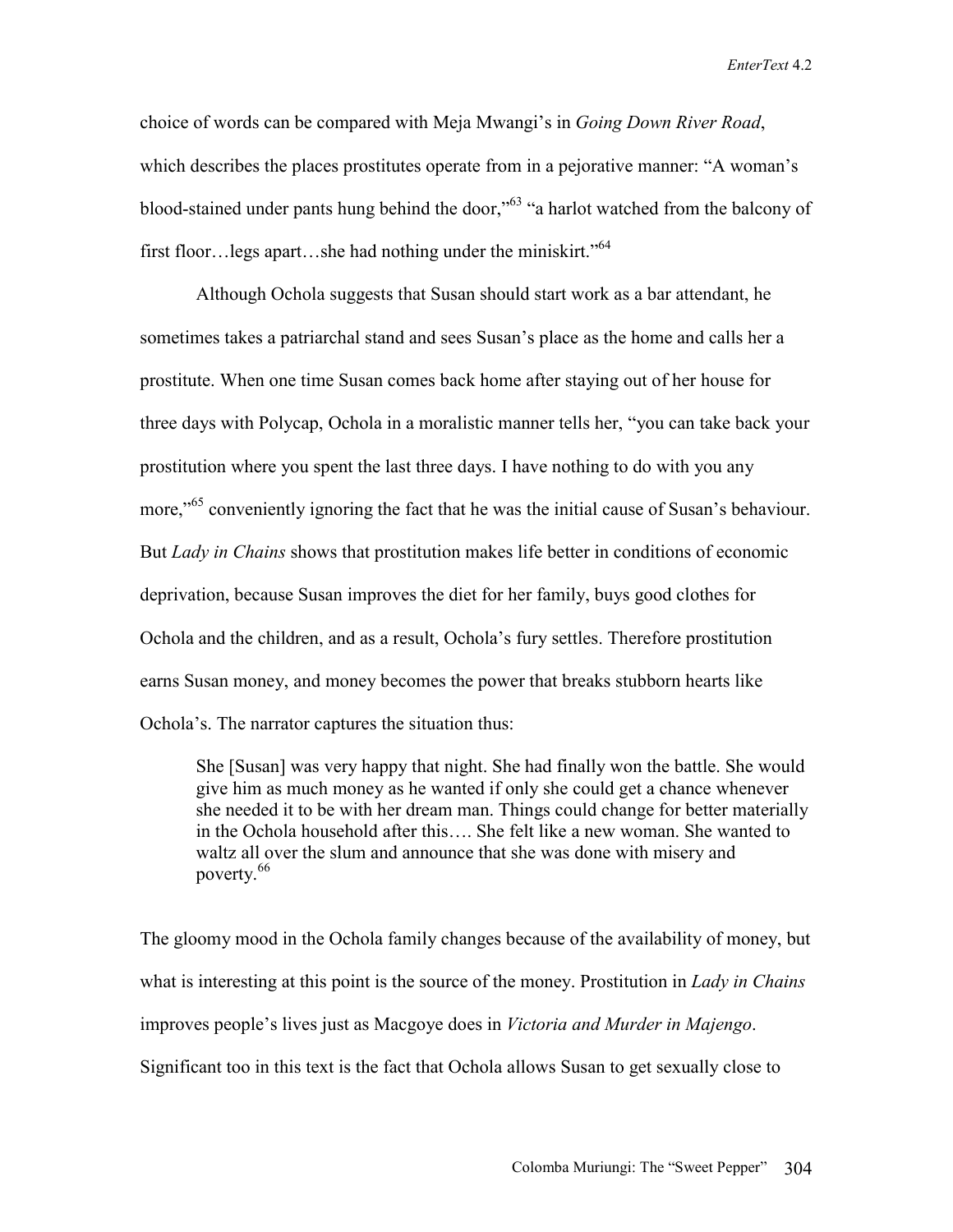Polycap because he tries to solve economic difficulties by "leasing out" his wife.<sup>67</sup> This suggestion becomes explicit by the fact that husband and wife wanted their secret kept away from Ochola's cousin, Ong'ora. "They sat and drunk together for the first time in their lives" [and after the drink] "they conspired… to do what the people of their community had never heard of,<sup>"68</sup> "an abomination."<sup>69</sup>

In *Prostitution and Morality* Benjamin and Masters argue that married women may engage in occasional prostitution as a means of supplementing income from other sources.<sup>70</sup> This kind of supplement is what Susan intends to pursue when she agrees to take up the job at the bar. Her prostitution however is not the occasional money search that Benjamin and Masters talk about because Susan neglects her marriage and has to live a double life with Ochola and Polycap—a "part time wife," as Laurie Shrage calls it.<sup>71</sup> However, the manner in which Genga-Idowu allows Susan to make progress in her businesses suggests that prostitution removes women from their confines, and gives them a chance to realise their talents, repressed by patriarchal societies that tend to privilege male talents over those of women.

When Susan's marriage to Polycap is discovered she leaves both Polycap and Ochola, and lives with her five children [three from Ochola, and two from Polycap]. Genga-Idowu therefore questions the usefulness of the father figure in the well-being of children and whether marriage is a necessary role for a woman, by the way Susan decides to abandon the two men. But significant in this arrangement is that she benefits from her relationship with these men. First she establishes her businesses using Polycap's money and secondly she registers the vehicle that Ochola had got from Polycap under her name. Susan's deeds show that women need not be subjected to male domination forever—the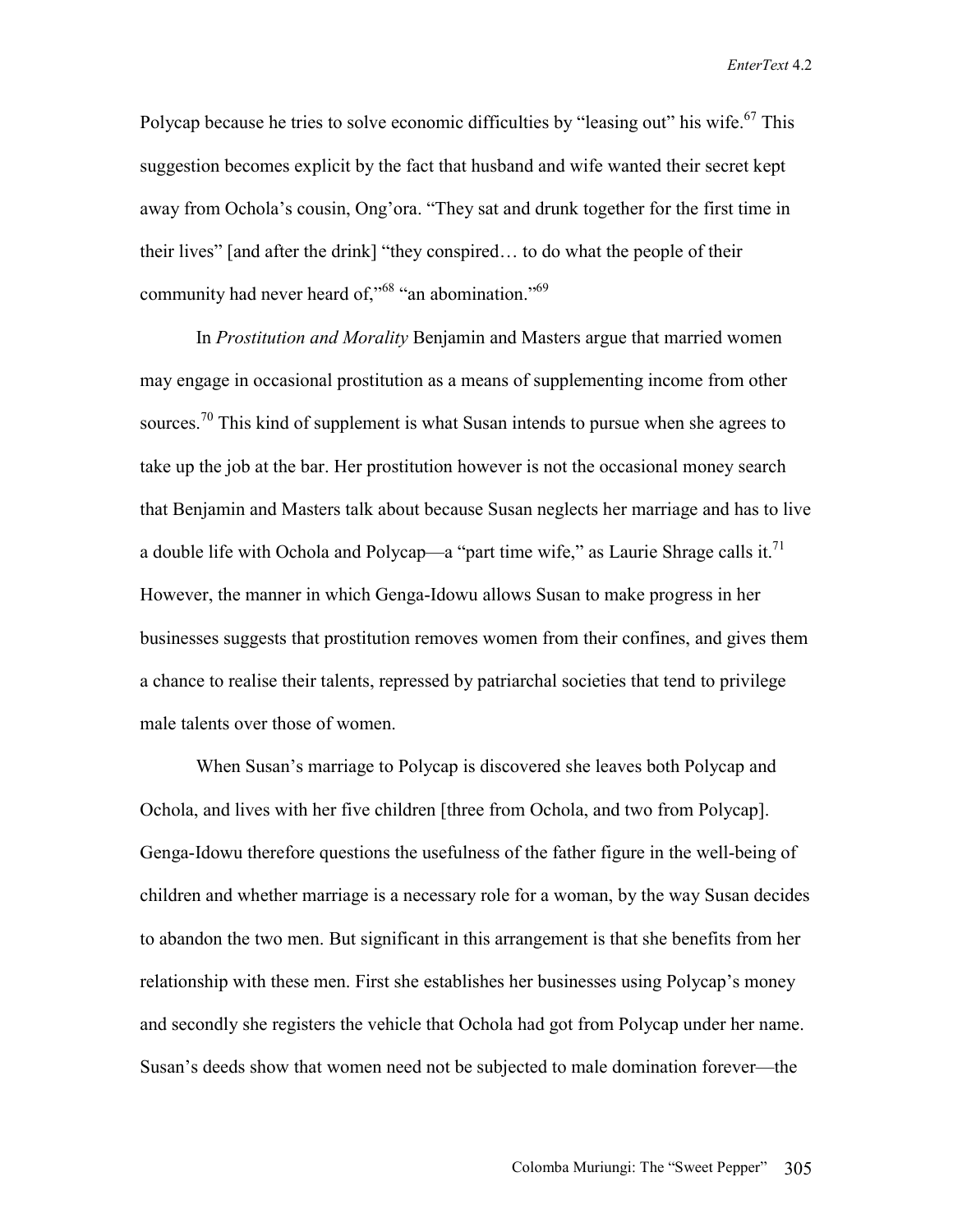traditional African wife who submits to her husband.72 In *Lady in Chains* there is a change of power relations, and the subversion of the presentation of prostitutes as exploited beings, and of the assumption that men take advantage of women (read prostitutes), because it is Susan who takes advantage of Polycap and Ochola. When Susan detaches herself from the two men, Ochola is forced to go back to his rural home as he cannot survive in the city without money. Here again Genga-Idowu rewrites the repeated repatriation of women to the village noted by Stratton, by sending Ochola home rather than Susan, the woman.

 Through dialogue between Susan and her friend Marilyne we learn that Genga-Idowu privileges women's friendship as a tool for enlightenment in prostitution. Many times we witness Marilyne telling Susan to take the opportunity to earn money from men, as she herself does. For example, the following dialogue shows how Susan was inexperienced before she started her career:

"But what if he gets to know?…" she almost wailed for understanding. "Pack you off, of course! But they are many. You said you came to town to "seek" and now you have "found." Now it is up to you to take it. You want money, don't you? "Yes but…" "No buts Sue. Listen…. get the stuff, get rich and beat misery…. Personally I beat them by not being tied to any in particular."<sup>73</sup>

Marilyne later tells Susan not to spend all her earnings and also warns her not to tell Polycap that Ochola is her husband. In this text we see the experienced Marilyne guiding Susan as to how she can stabilise herself economically through prostitution. Marilyne says it is money that Susan needs and there is no need to tell people about her past. It is a matter of picking a man who can provide for her needs. This arrangement that Genga-Idowu suggests reflects the argument of Carol Pateman that the prostitute is not an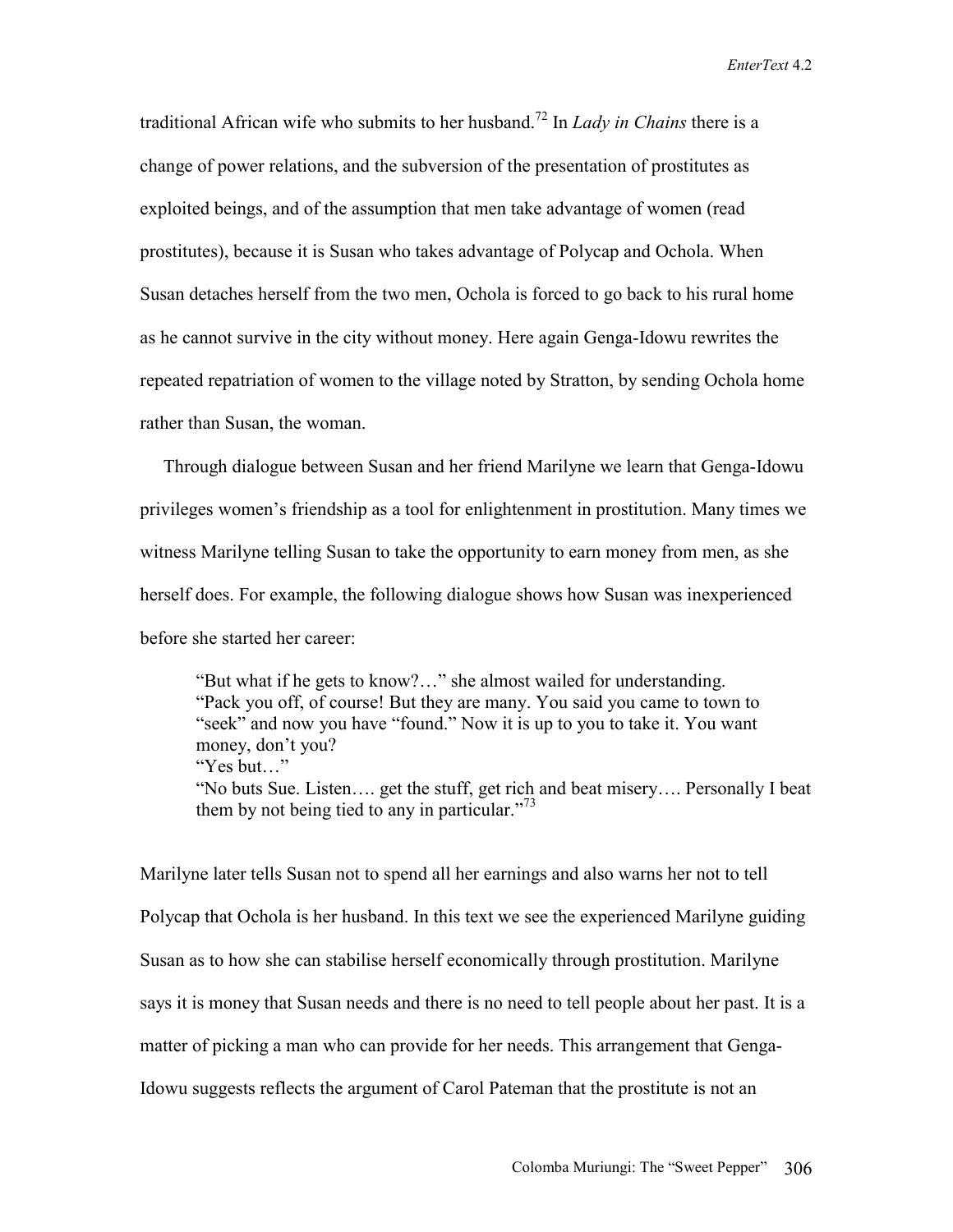oppressed victim, rather the quintessential liberated woman. Pateman argues, "The man may think he 'has' her, but his sexual possession is an illusion; it is she who has him… she will not be 'taken' since she is being paid."<sup>74</sup>

Genga-Idowu shows that prostitution is present in the society not because those who practise it are immoral but because they are forced into it by the economic circumstances present in the society:

"When 'grandmothers' travel to sell themselves for money," she [Nyar Suna] snorted….

"What are you talking about?" Kail intruded… "What do you want them to do when all trades are being monopolized by moneyed people…? I do not see it wrong in finding something else to trade on when one can!"<sup>75</sup>

In this dialogue prostitution is seen as a trade which women get involved in when they are excluded from other avenues of production, and consequently it becomes part of the means of production in the economy. But equally we cannot overlook the fact that there are those who go into prostitution by choice. Genga-Idowu shows that regardless of what pushed them into prostitution, prostitutes could become economically independent if they were wise in using the money they earned from prostitution.

Carol Pateman argues that "the prostitute is not really a wage laborer but rather an independent contractor who has it within her means to start or stop a transaction. Her contract is with a male customer and not an employer.<sup>"76</sup> Pateman's argument opposes Marxist feminists' supposition that prostitution represents a corruption of wage labour and is therefore degrading and oppressive. Pateman's supposition shows that the prostitute is not a completely exploited and oppressed being because she can easily disengage herself from the profession at will and stop selling her commodity, either after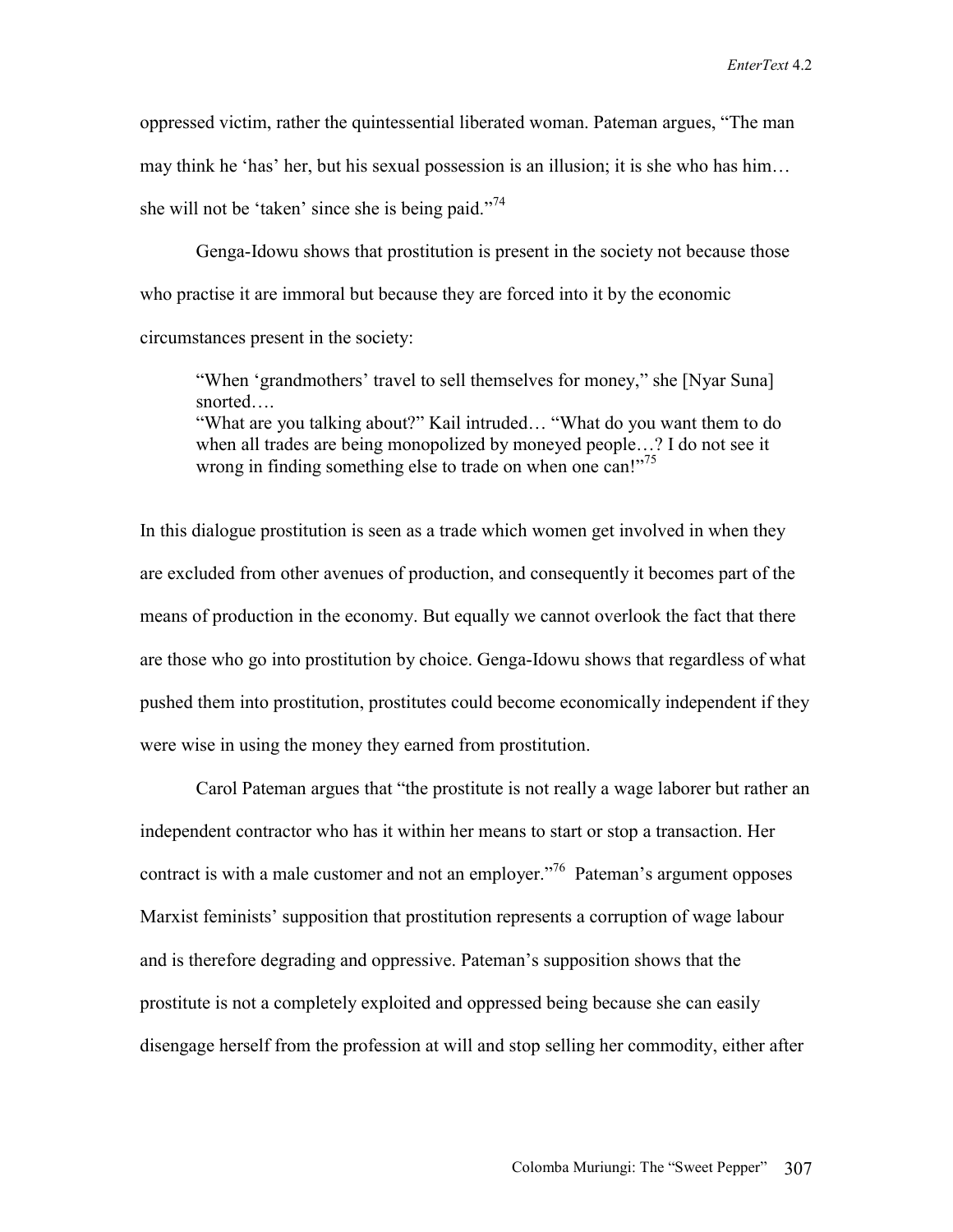saving enough as Victoria and Susan do, or sometimes when she feels the profession is not appealing.

As in *Victoria and Murder in Majengo*, the narrator in *Lady in Chains* enters into the characters' minds and tells the reader how their thoughts drift into their past from their present lives. For instance we are taken into Susan's mind as she reflects how men at the Sabina Joy Bar treated one of her friends, Wagathis: "Men can be shockingly obscene. They dragged her [Wagathis] by the breasts, pinched her buttocks… they did everything obscene and she never resisted."<sup>77</sup> Here we learn that prostitutes sometimes experience some brutal treatment from their male partners. Such scenes linger in Susan's mind long after they happened, which shows that although on the one hand prostitution can be beneficial, on the other hand, its workings and experiences can sometimes become traumatising. But Genga-Idowu does not go beyond the assertion that men do obscene things to women. She communicates to the reader the activities that occur in bars (prostitution sites) but at the same time protects the institution of prostitution by not saying anything beyond the obscene things mentioned in the quotation above. This protective use of language that we have called the "clothing" of the nakedness of language is further made clear by the way characters in the text decline to use some specific words but instead make use of euphemisms. Characters in this text use phrases such as "to have a woman,"<sup>78</sup> or "move with me"<sup>79</sup> when referring to sexual activities, which we read as an attempt to make the business more appealing and to project it as a career that helps/assists prostitutes in earning their living.

## **4. Conclusion**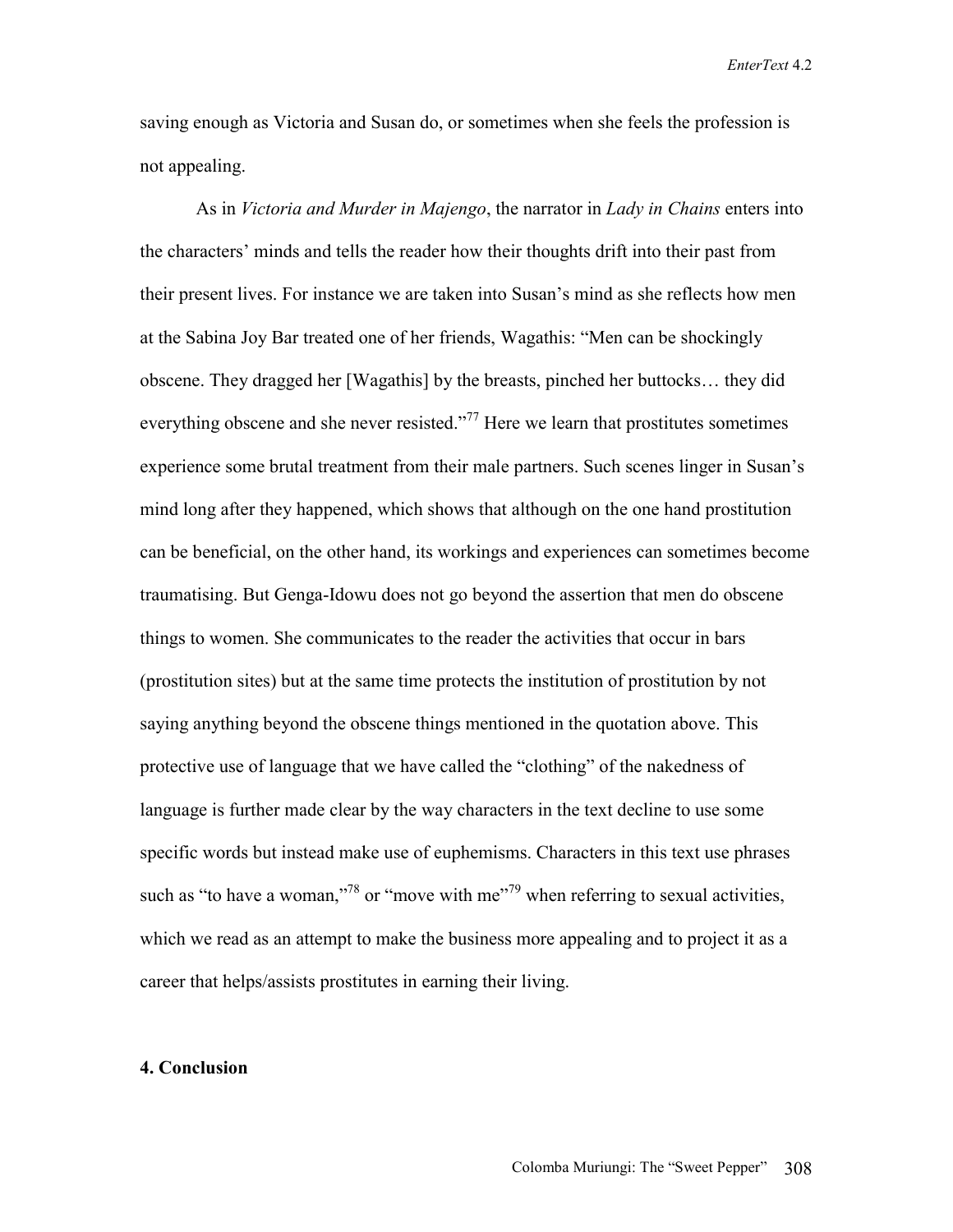This essay has attempted to demonstrate how Macgoye and Genga-Idowu revise the perception of the prostitute figure in the Kenyan society. Being women, Macgoye and Genga-Idowu have undertaken a practice that attempts to resist hegemonic sexual mores by talking about sexual issues. They have refused to cooperate with the male writers who view prostitution as a kind of exploitation by demonstrating that the unattached female figure that migrates to the city should not be singled out as the cause of societal indiscipline. Instead the two writers have shown that this figure acts as metaphor of women's ability to transcend the socio-cultural and economically marginalised position that they have tended to occupy in the society. Macgoye and Genga-Idowu have shown that prostitution should better be understood as a form of work, which can come with success and failures rather than a form of sexual violence. In this case those women who are able to save money from prostitution, as Victoria and Susan do, can use prostitution as a stepping-stone to better prospects. The two writers subvert the perception of prostitution as a dirty game by the way they use language that sanitises prostitution as compared with writings by male writers like Meja Mwangi and others. There is also the subversion of the sexual allegory that male writers have tended to valorise by repatriation of the prostitute figure to the village,  $80$  which implies that the city is no longer a forbidden place for women. Therefore like a pepper, which although bitter, is used to add flavour to food, prostitution, which is condemned in the society, could have some desirable attributes/benefits.

But it is also important to note that there are impediments to prostitution such as the presence of many Sexually Transmitted Diseases (STDs) and the subsequent advent of HIV/AIDS, plus the illegality of prostitution and sometimes the battering of prostitutes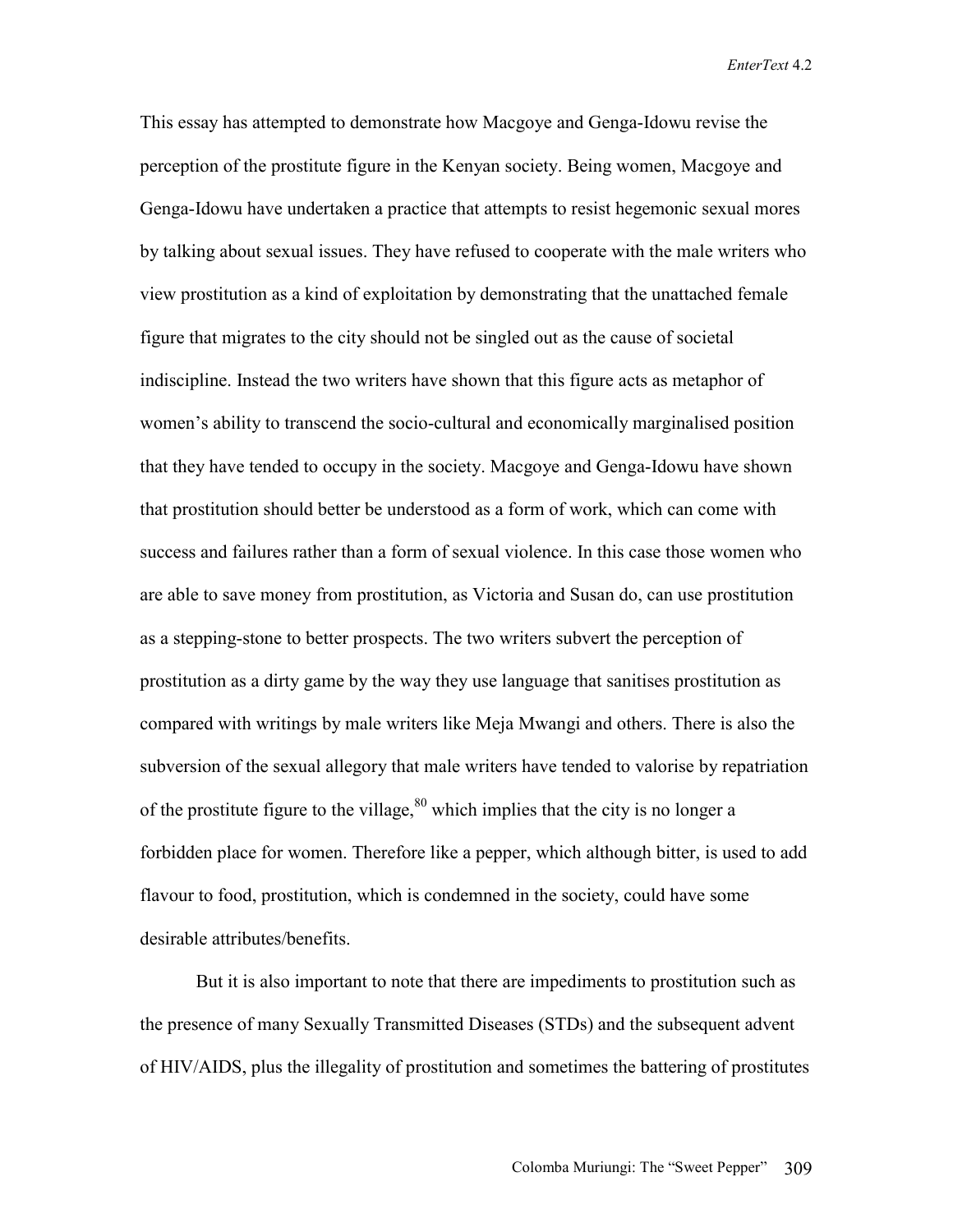by rogue male partners, which prostitutes may face in the course of their business. However since these issues have not succeeded in terminating prostitution we argue it is important to offer suggestions that can possibly help this figure to progress, as, we argue, the two writers have done. The narratives in the two texts supplement women's search for a fair society because in both texts prostitution finds victory over patriarchy, and shifts the centre of economic power from men, allowing women a share in this power. Macgoye and Genga-Idowu's writing can therefore be viewed as, to borrow Nasta's words on women's writing in general, "a non-violent but effective weapon in countering the dominant male mythologies."<sup>81</sup>

#### **Notes**

 $\overline{a}$ 

<sup>&</sup>lt;sup>1</sup> This paper is based on my MA Research Report: "The Figuring of Prostitution in Kenyan Fiction by Two Women Writers" completed at the University of the Witwatersrand, Johannesburg in February 2003. 2 Florence Stratton, *Contemporary African Literature and the Politics of Gender* (London: Routledge,

<sup>1994), 47.</sup> 

 $<sup>3</sup>$  Ibid., 53.</sup>

 $4$  Ibid.

<sup>5</sup> Judith Walkowitz, *Prostitution and Victorian Society: Women, Class and the State* (Cambridge: Cambridge University Press, 1991), 46.

<sup>6</sup> F. E. M. K. Senkoro, *The Prostitute in African Literature* (Dar es Salaam: Dar es Salaam University Press, 1982), xi.

<sup>7</sup> Quoted in Roger Horrocks, *An Introduction to the Study of Sexuality* (Basingstoke: Macmillan Press, 1997), 97.

<sup>&</sup>lt;sup>8</sup> J. Blumberg and Judith Soal "Let's Talk about Sex: Liberation and Regulation in Discourses of Bisexuality" in Ann Levett, et al. eds., *Culture, Power and Difference: Discourse Analysis in South Africa* (London: Zed, 1997), 83.

<sup>9</sup> Claire Robertson, "Women in the Urban Economy" in S. Stichter and M. J. Hay, eds., *African Women South of the Sahara* (Harlow: Longman, 1995), 44-65.<br><sup>10</sup> See Harry Benjamin and Robert Masters, *Prostitution and Morality* (London: Souvenir Press, 1965), who

also argue that prostitution can be traced from as early as human society has ever existed.

<sup>11</sup> Luise White, The *Comforts of Home: Prostitution in Colonial Nairobi* (Chicago: University of Chicago, 1990), 1.

<sup>12</sup> Ibid., 1-2.

 $13$  Ibid., 40-41.

<sup>&</sup>lt;sup>14</sup> Thomas Akare, *Twilight Woman* ( Nairobi: Heinemann, 1988).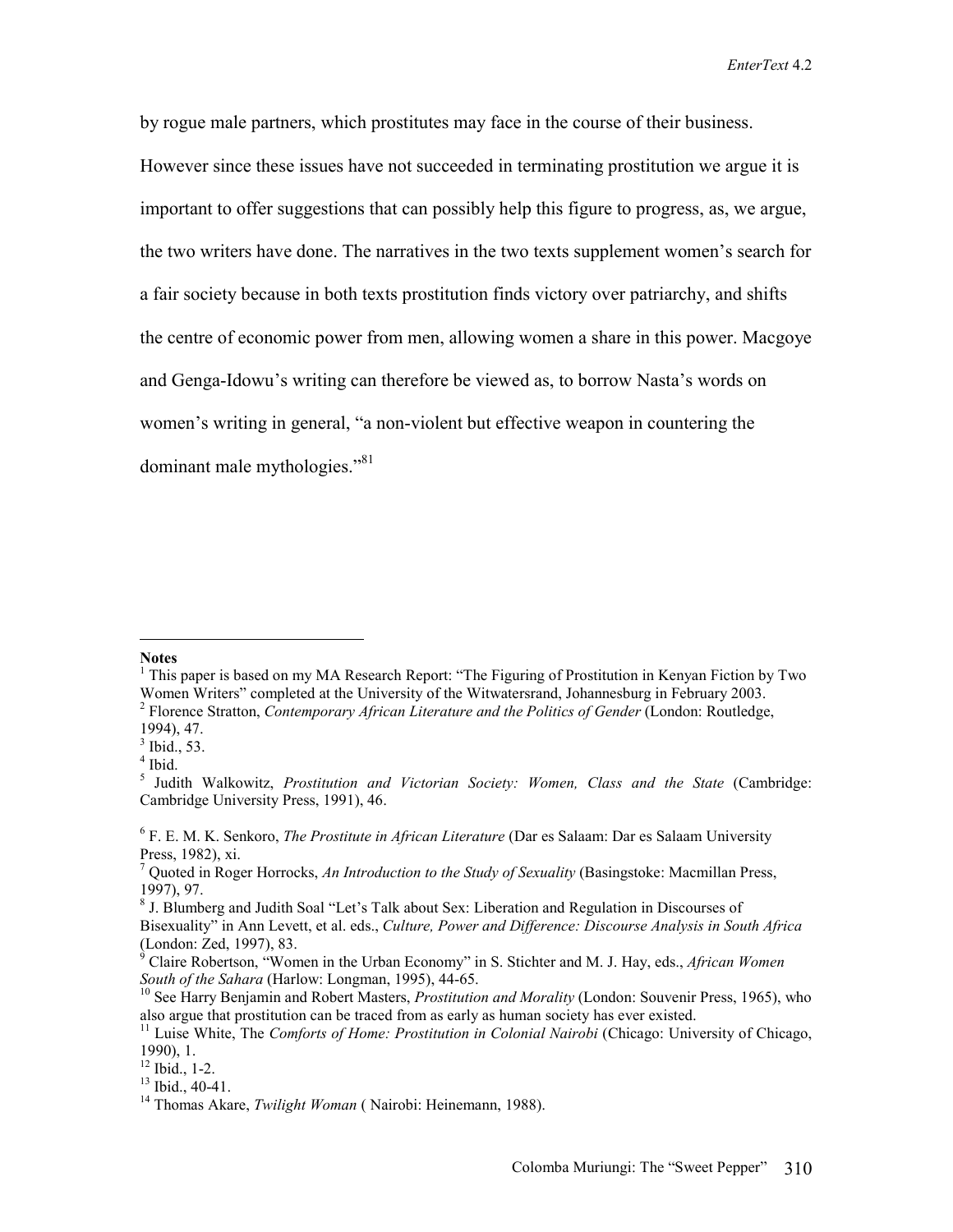15 J. Roger Kurtz, *Urban Obsessions, Urban Fears: The Postcolonial Kenyan Novel* (Oxford: James Currey, 1998), 144.

<sup>17</sup> David Maillu, *After 4.30* (Nairobi: Maillu Publishing House, 1987), 13.<br><sup>18</sup> Ibid., 18.

19 Kurtz, 140.

<sup>20</sup> See Maillu's *Broken Drum* (Nairobi: Maillu Publishing House, 1991), 546. Quoted in Kurtz, 143.<br><sup>21</sup> Kurtz, 157.<br><sup>22</sup> Ngugi wa Thiong'o, *Petals of Blood* (Oxford: Heinemann, 1986).

<sup>23</sup> Although this in itself is a kind of exploitation, we argue that to some extent this kind of business lifts the women's economic standards, because they accumulate some money, which they use for satisfaction of their basic needs.

24 James Ogude, *Ngugi's Novels and African History: Narrating the Nation* **(**London: Pluto Press: 1999), 117.<br><sup>25</sup> Charles Mangua, Son of Woman (Nairobi: Heinemann, 1986), 7.

<sup>26</sup> "Feminist Issues on Prostitution" in <u>http://www.feministissues.com/index.html</u> <sup>27</sup> Mangua, 159.

<sup>28</sup> Kurtz, 98.<br><sup>29</sup> Rebecca Njau, *Ripples in the Pool* (Nairobi: Transafrica, 1975), 121.

<sup>30</sup> Sanna Korhonen, "Euphemisms in American English," http://www.uta.fi/FAST/USI/PI/euphm.html  $(2.12.02)$ .

 $31$  Nana Wilson-Tagoe, "Reading towards a Theorization of Women's Writing: African Women Writers within Feminist Gynocriticism" in Stephanie Newell, *Writing African Women: Gender, Popular Culture and Literature in West Africa* (New Jersey: Zed Books, 1997), 18.

 $\frac{32}{32}$  M. O. Macgoye, *Victoria and Murder in Majengo* (Nairobi: Macmillan, 1993), 27.<br> $\frac{32}{32}$  Peter T. Simatei, *The Novel and the Politics of National Building in East Africa* (Bevreuth: Bevreuth African studies, 2001), 131.

 $34$  Macgoye, 33.

 $35$  Ibid., 1.

36 Frances Finnegan, *Poverty and Prostitution: A Study of Victorian Prostitutes in York* (Cambridge: Cambridge University Press, 1979), 8.<br><sup>37</sup> Chris Wanjala, *For Home and Freedom* (Nairobi: African Literature Bureau, 1980), 209.

<sup>38</sup> Elsie Cloete, Elsie, Leonara, "Re-telling Kenya: Wambui Waiyaki Otieno and Mau Mau's Daughter"

(Unpublished PhD Thesis, University of the Witwatersrand, Johannesburg, 2002), 189.

<sup>39</sup> *Malaya* is a Swahili word for prostitute.<br><sup>40</sup> Macgove, 28.

<sup>41</sup> N. Norman Miller, *Kenya: The Quest for Prosperity* (London: Westview Press, 1984), 74.<br><sup>42</sup> Ibid

43 Macgoye, 99.

 $44$  Ibid, 29

 $45$  Ibid., 24.

46 Ibid., 25.

<sup>47</sup> Ibid., 65.<br><sup>48</sup> Meja Mwangi, *Going Down River Road* (Nairobi: East African Educational Publishers, 2001), 11.

<sup>49</sup> James Ogude, "Ngugi's Concept of History and Character Portrayal in his Post-colonial Novels" (PhD

Thesis: University of the Witwatersrand, 1996), 165.

50 Ngugi, 293.

<sup>51</sup> Victoria's nephew James ran the Welcome Friendly Bar, which was next to the brothel.

 $52$  Macgoye, 190.

53 White, 8.

54 Ngugi, 293.

 $55$  Mwangi, 118.

56 Buchi Emecheta, *Joys of Motherhood* (Auckland: Heinemann, 1994), 168. 57 Macgoye, 51.

 $58$  Ibid.,  $59.$ 

 $16$  Ibid.